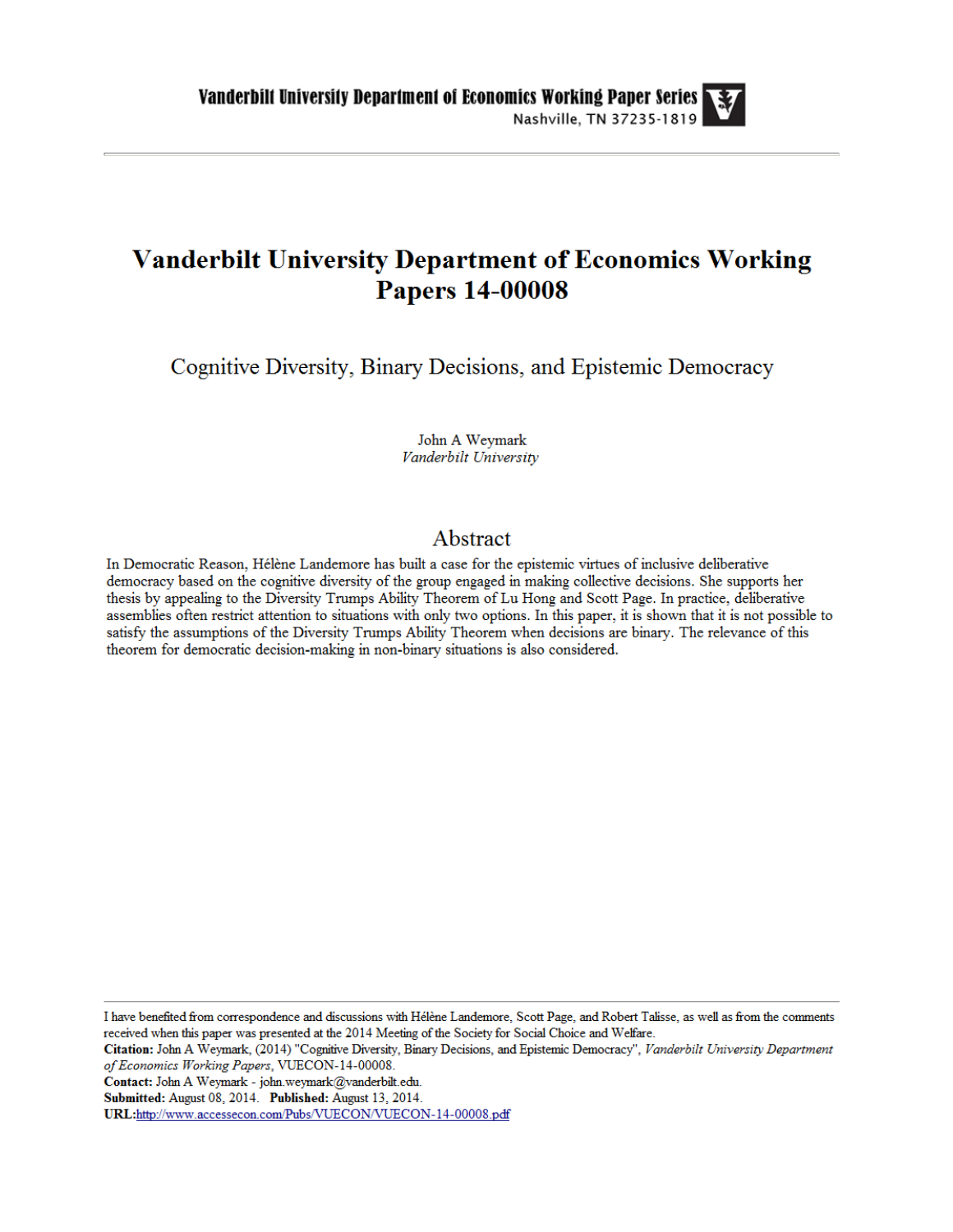# Cognitive Diversity, Binary Decisions, and Epistemic Democracy

John A. Weymark

Departments of Economics and Philosophy, Vanderbilt University, PMB 351819, 2301 Vanderbilt Place, Nashville, TN 37235-1819, USA john.weymark@vanderbilt.edu

> July 2014 Revised, August 2014

Abstract. In *Democratic Reason*, Hélène Landemore has built a case for the epistemic virtues of inclusive deliberative democracy based on the cognitive diversity of the group engaged in making collective decisions. She supports her thesis by appealing to the Diversity Trumps Ability Theorem of Lu Hong and Scott Page. In practice, deliberative assemblies often restrict attention to situations with only two options. In this paper, it is shown that it is not possible to satisfy the assumptions of the Diversity Trumps Ability Theorem when decisions are binary. The relevance of this theorem for democratic decision-making in non-binary situations is also considered.

I have benefited from correspondence and discussions with Helène Landemore, Scott Page, and Robert Talisse, as well as from the comments received when this paper was presented at the 2014 Meeting of the Society for Social Choice and Welfare.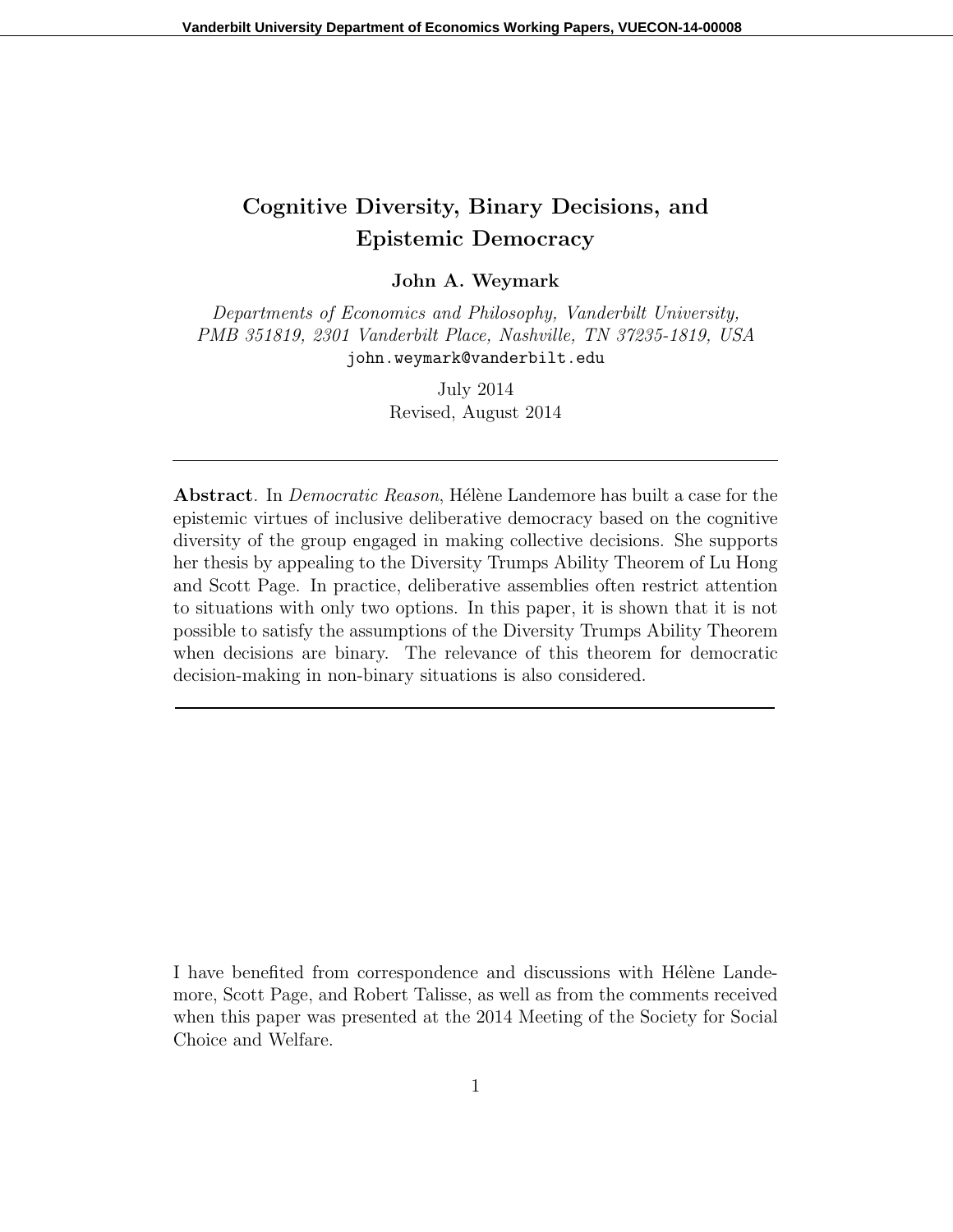# 1. Introduction

Hélène Landemore  $(2013)$  has recently built a case for the epistemic virtues of inclusive deliberative democracy based on the cognitive diversity of the group engaged in making collective decisions. By inclusive, Landemore means that all members of the relevant group take part in the deliberation. Cognitive diversity refers to "the variety of mental tools that human beings use to solve problems or make predictions in the world"—their mental toolkits (p. 89). Landemore supports her thesis by appealing to the Diversity Trumps Ability Theorem of Lu Hong and Scott Page, first presented formally in Hong and Page (2004) and then informally in Page (2007). This theorem shows that, in some circumstances, a sufficiently large number of individuals chosen randomly from a cognitively diverse group can be expected to be better at identifying the best outcome than a group of experts with the same number of members. In other words, cognitive diversity brings with it collective wisdom.<sup>1</sup>

The Diversity Trumps Ability Theorem applies whatever the number of options available to the deliberative group. In practice, deliberative assemblies often restrict attention to situations with only two options—a binary decision.<sup>2</sup> In this paper, I show that it is not possible to satisfy the assumptions of the Diversity Trumps Ability Theorem when there are only two options being considered. Hence, this theorem cannot provide support for the epistemic virtues of inclusive democratic deliberation for binary decisions. In the concluding section, I provide some remarks on the relevance of the Diversity Trumps Ability Theorem for democratic decision-making in non-binary situations.

Hong and Page's Diversity Trumps Ability Theorem is concerned with a group of individuals who share the same standard for the goodness of decisions and whose goal is to determine the best outcome according to this standard given their limited cognitive abilities. The group is thus engaged in a cooperative problem-solving exercise.<sup>3</sup> The theorem applies to a cognitively

<sup>&</sup>lt;sup>1</sup>Many examples of this phenomenon are provided in Page (2007) and Surowiecki (2004).

<sup>&</sup>lt;sup>2</sup>In her discussion of majority rule, Landemore (2013, pp. 149–150) argues that there are good reasons, both empirical and theoretical, for restricting attention to situations in which voting is over two options.

<sup>3</sup>Democratic assemblies also engage in other sorts of activities, such as aggregating preferences and making predictions about the consequences of adopting some policy. The latter is an epistemic activity, whereas the former is not. On the differences between these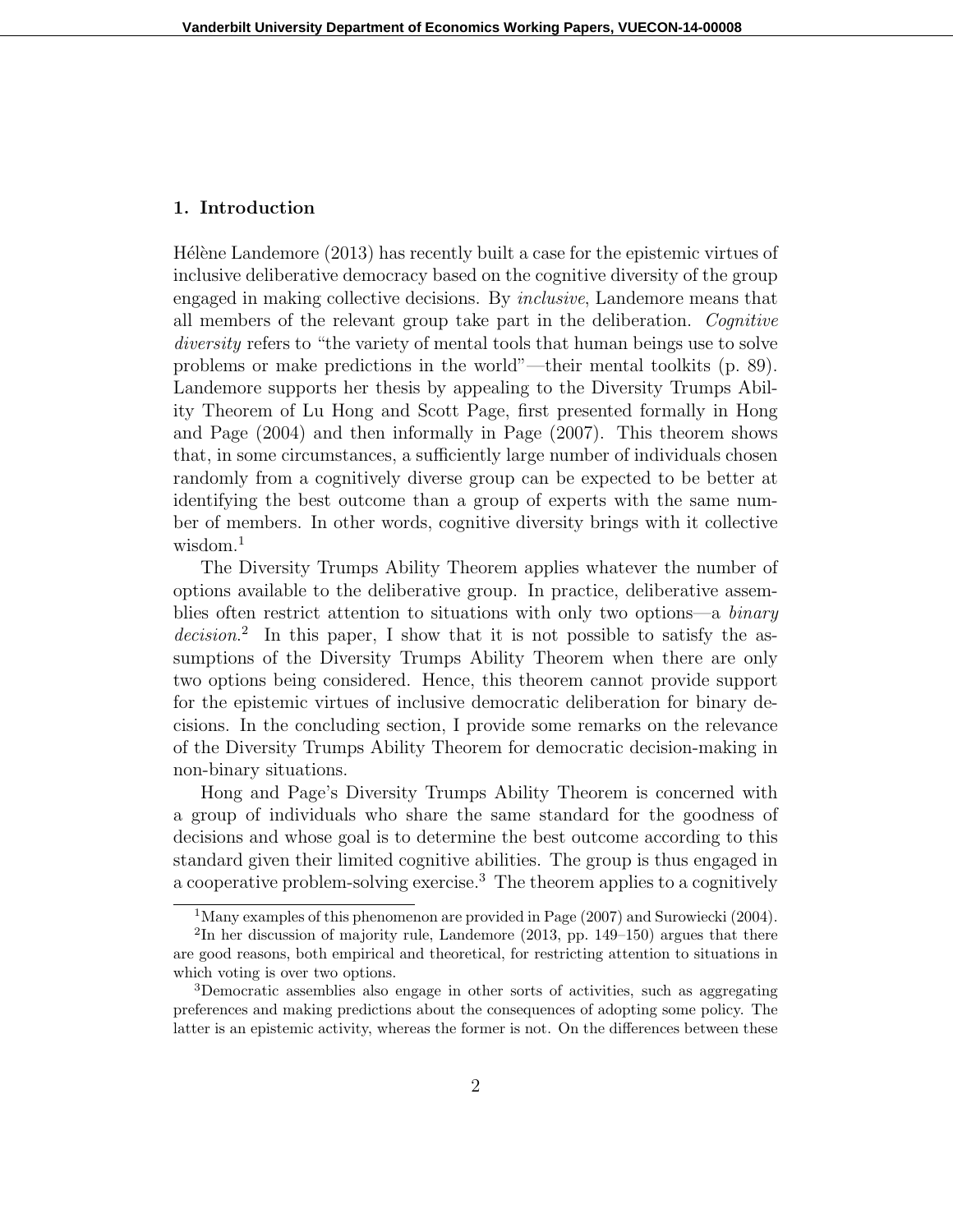diverse group of reasonably competent individuals tackling a difficult problem for which there is a best, but a priori unknowable, way to search for a solution.

The statement of the Diversity Trumps Ability Theorem in Landemore  $(2013)$  is informal and somewhat inaccurate.<sup>4</sup> Furthermore, some of the concerns about Landemore's application of this theorem to democratic politics raised by Gunn (2014) and Quirk (2014) are misguided because they are based on an incorrect understanding of what the theorem actually establishes. The original statement of the Diversity Trumps Ability Theorem in Hong and Page (2004) is rather terse and technical, and therefore inaccessible to many scholars interested in its implications for democratic theory. There is therefore a need for an exposition of this theorem that does not sacrifice precision for accessibility. One of the objectives of this paper is to fill this need. Moreover, to show that the Diversity Trumps Ability Theorem is vacuous when there are only two options also requires a precise statement of the theorem and its assumptions.

Cohen (1986, p. 34) has famously characterized an epistemic approach to democracy by three desiderata. First, there exist correct decisions according to some procedure-independent standard of correctness. For example, for Cohen this standard is provided by an account of justice or the common good, whereas for Estlund (2008) the standard is moral truth. Second, democratic decision-making is about individuals expressing their beliefs about what the correct decision is, not about their values and personal preferences. That is, democratic decision-making is inherently cognitive. Third, the decisionmaking process is one of adjusting individual beliefs in response to the beliefs about the correct decision provided by others. There is thus a deliberative aspect to epistemic democracy.

For an epistemic democrat, one (and for some epistemic democrats, the only) basis on which the authority and legitimacy of democratic procedures rest is their ability to make correct decisions, that is, on their ability to "track the truth". The authority and legitimacy of a particular democratic institution is enhanced to the extent that it generally tracks the truth better than alternative forms of collective decision-making.<sup>5</sup> Landemore's application

kinds of activities and their implications for democratic decision-making, see Landemore (2013) and Landemore and Page (2014).

<sup>&</sup>lt;sup>4</sup>The same is true about the presentation of this result in Anderson (2006).

<sup>&</sup>lt;sup>5</sup>There are many different versions of epistemic democracy. For an introduction and critical analysis of the main contenders, see Peter (2009).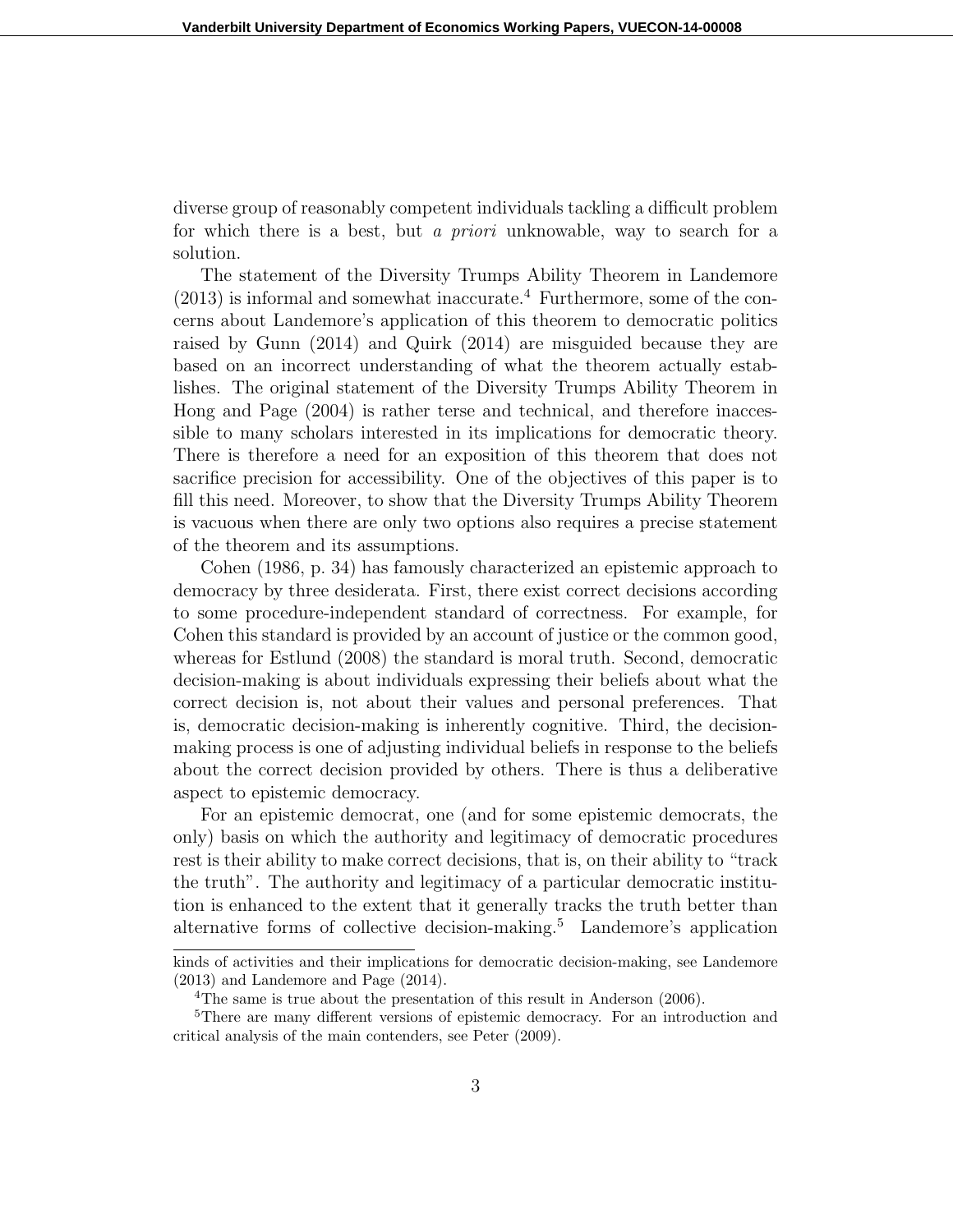of the Diversity Trumps Ability Theorem to democratic decision-making belongs to this tradition. She is therefore considering an alternative mechanism for tracking the truth than the one provided by the Condorect Jury Theorem.<sup>6</sup> While Landemore (2013) focuses on epistemic success, as she makes clear in Landemore (2014), the authority and legitimacy of democratic institutions also depend on non-epistemic factors, such as the expressive or intrinsic value of the procedures used to make collective decisions.

One criterion that has been used to judge how well a collective decisionmaking procedure tracks the truth is that it is more reliable in identifying the correct decision than a random procedure (Estlund, 2008, p. 160). The Democracy Trumps Ability Theorem shows that the democratic procedures to which it applies satisfy a much more demanding criterion: they do better than a group of experts. Thus, to the extent that this theorem does provide support for deliberative democratic decision-making by a cognitively diverse set of individuals in non-binary situations, it passes a stringent test for success.

The plan of the rest of this paper is as follows. In Section 2, the model of individual decision-making employed in the Diversity Trumps Ability Theorem is introduced. Section 3 discusses how the kinds of problems that this theorem applies to is formalized in terms of the procedures individuals use to search for good decisions. How collective decisions are made is described in Section 4. The theorem itself is presented in Section 5. The impossibility of satisfying all of the assumptions of the Diversity Trumps Ability Theorem is established in Section 6. Finally, in Section 7, some comments on the relevance of this theorem for democratic decision-making in non-binary situations are provided.

#### 2. Individual Decision-Making

The collective decision problem that a group of individuals faces is one of identifying the best alternative from some set  $X$  of possible choices. Here, X assumed to be finite. Of course, X must contain at least two alternatives, otherwise there is no choice to be made. For example, if the question

<sup>6</sup>Relatively non-technical introductions to the Condorcet Jury Theorem are provided in Estlund (2008), List and Pettit (2011), and Landemore (2013). There is considerable controversy about the relevance of the Condorcet Jury Theorem for democratic decisionmaking. Some of the sceptic's concerns may be found in Estlund (2008), Peter (2009), and Landemore (2013).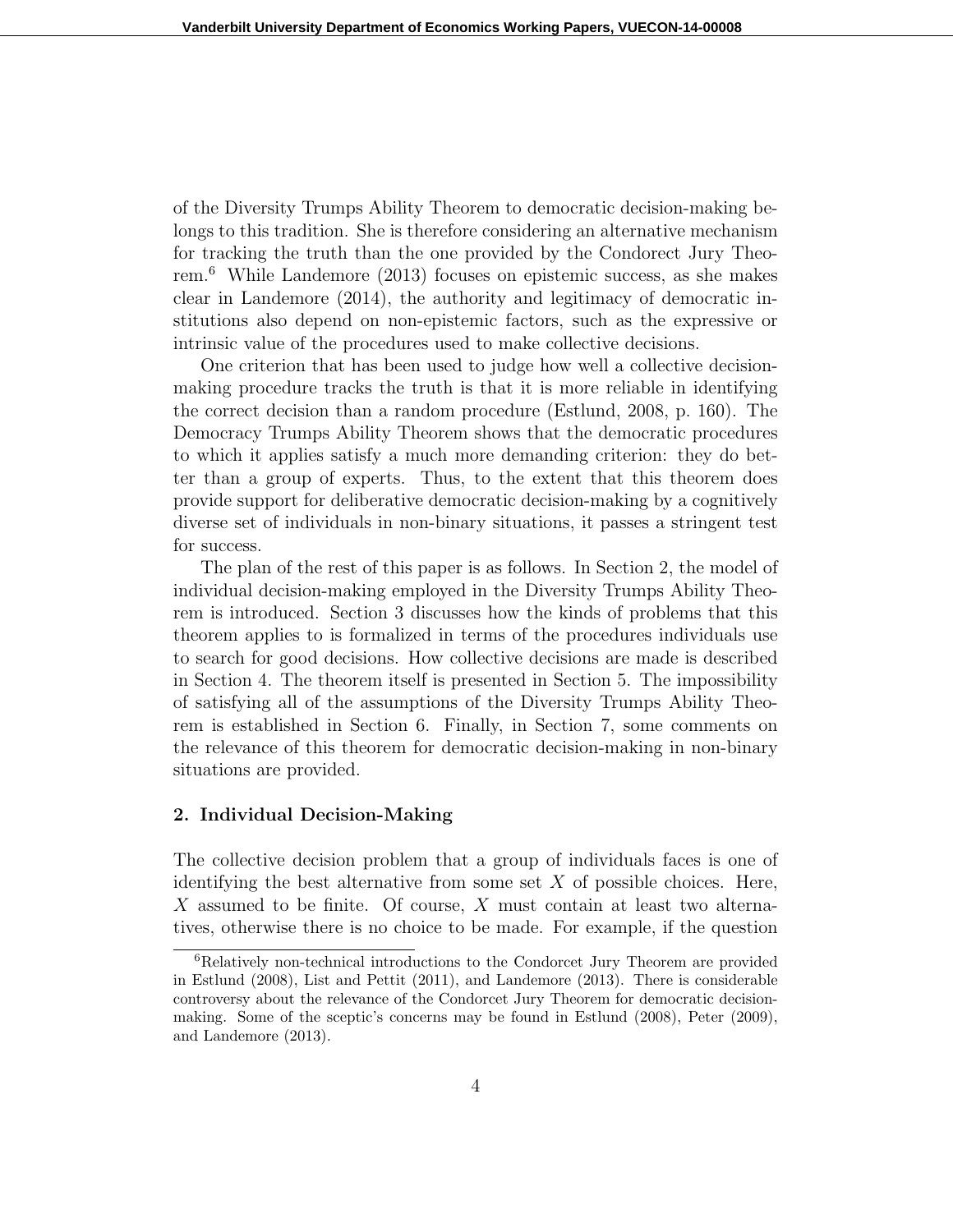is whether to mandate that automobiles have anti-theft alarms installed, whether to ban smoking in bars, or to determine whether a defendant in a trial is guilty, then there are two choices: {Yes, No}. Nonbinary choices are also possible. Page (2007, pp. 139–143) considers an example in which the problem is one of determining which of 1,000 automobiles on a car dealer's lot gets the best gas mileage. To help motivate her discussion of the Diversity Trumps Ability Theorem, Landemore (2013, pp. 99–100) contemplates the problem of determining which city in France the government should locate an experimental programme in. As a final example, in a Scottish jury trial, there are three options: {Guilty, Not Guilty, Not Proven}.

It is assumed that there is some procedure-independent standard for determining the goodness of the alternatives that is shared by everyone. This measure of goodness is modeled by a *value function*  $V: X \to \mathbb{R}$  that assigns a value  $V(x)$  to each alternative x in X, with larger values assigned to better alternatives. It is supposed that there is a uniquely best alternative  $x^*$  in X. In the car example, the value of a car is its actual gas mileage. In the binary examples, the better decision could be assigned a value of 1 and the other decision a value of 0. Thus, in a jury problem with guilt and innocence as the only options, if the defendant is actually guilty, the value of convicting him would be be 1, but if he is innocent, the value of conviction would be 0. If, as in Estlund (2008), the problem is one of determining moral truths, then the moral truth is assigned the highest value.

The individual decision makers have limited cognitive abilities. This manifests itself in a number of ways. Individuals may conceptualize the alternatives in different ways and focus on particular features of the alternatives so as to render the evaluation of alternatives less cognitively demanding. In the terminology of Page (2007), they have different perspectives (how alternatives are conceptualized) and interpretations (how the alternatives are grouped into coarser categories). In addition, because of their limited cognitive abilities, individuals may not be able to evaluate all of the alternatives. Even when there are only two alternatives, it may be sufficiently demanding to determine the value of an alternative that only one of them is chosen for evaluation. How someone structures the way he searches for a good decision is described by a heuristic. This heuristic may take account of the time, effort, and resources needed to keep searching, not just the cognitive difficulty of doing so.

For the purposes of the Diversity Trumps Ability Theorem, the fine structure of an individual's perspective, interpretation, and heuristic do not mat-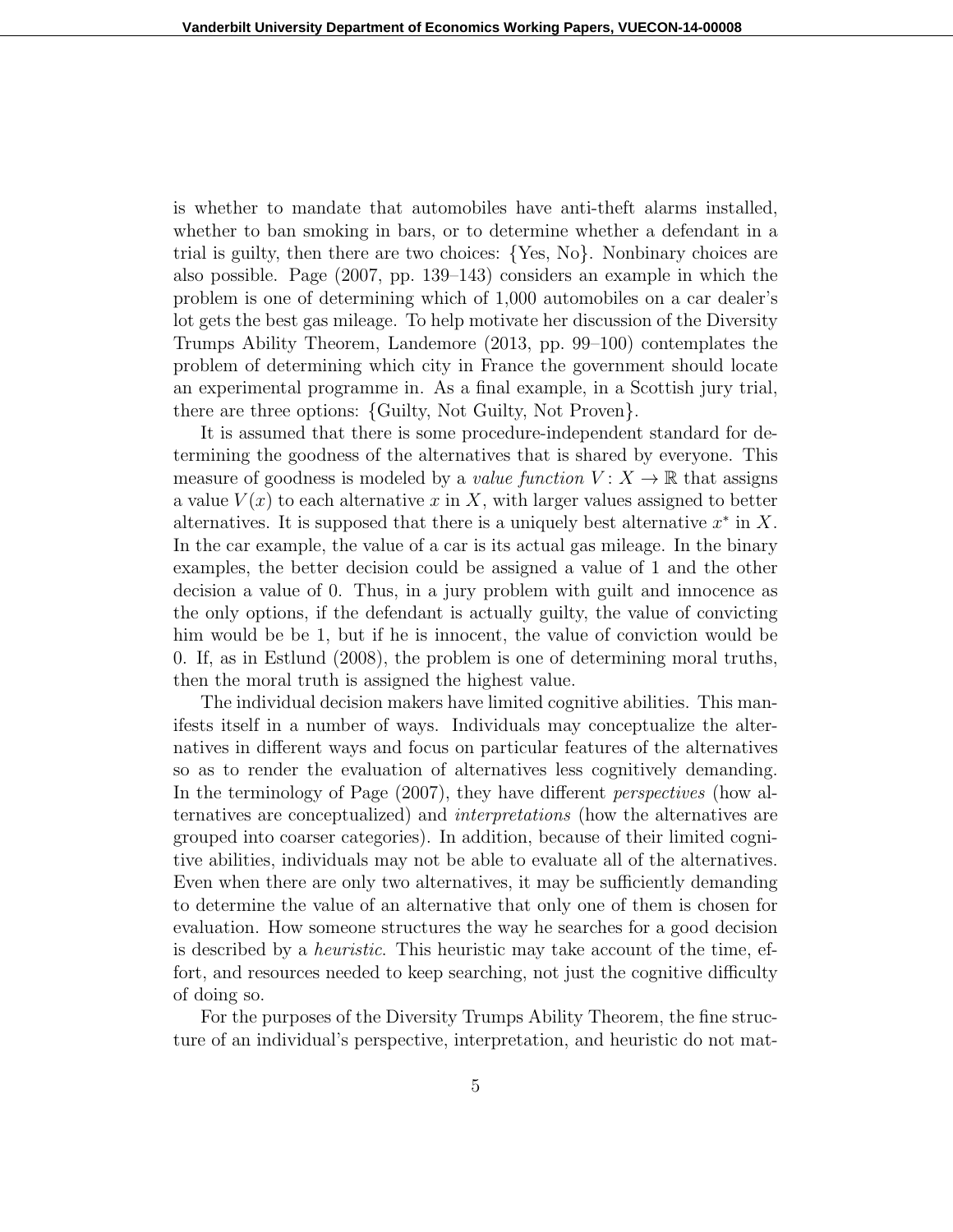ter. What matters is the alternative he initiates his search with and the alternative his search for a good decision terminates at. Hong and Page (2004) model this procedure by specifying a starting rule and a search rule. A start*ing rule v* is a probability distribution on X with  $\nu(x)$  denoting the probability that the search process starts with alternative  $x$ . It is assumed that everybody uses the same starting rule  $\nu$  and that this probability distribution has full support.<sup>7</sup> A search rule  $\phi: X \to X$  specifies what alternative  $\phi(x)$  to recommend for each starting point  $x \in X$ . Many starting points could terminate with the same recommendation. The collection of alternatives at which the search procedure could stop is  $\phi(X) = \{ \bar{x} \in X : \bar{x} = \phi(x) \text{ for some } x \in X \}.$ This is the set of *local optima* for an individual with search rule  $\phi$ .

As an illustration, consider the gas mileage example. Suppose that an individual believes (perhaps incorrectly) that gas mileage is strongly correlated with wheel base length. He first ranks the cars by the lengths of their wheel bases. If there are only a few makes and models of car on the lot, this is a relatively easy task. He then randomly picks a car to inspect first. After an internet search, he discovers the gas mileage for this car. Next, he investigates a car with the next highest wheel base (if there is one). If it has better gas mileage, he repeats this procedure until either doing so identifies a car with lower gas mileage (in which case he returns to the previous car) or the car has the longest wheel base on the lot. If the second car investigated has a lower gas mileage than the first car considered or if the first car has the longest wheel base on the lot, this procedure is run in reverse by evaluating cars with smaller wheel bases. The car at which this search terminates is a local optimum for this decision maker. If gas mileage is not perfectly correlated with wheel base, had a different car been used to initiate the search, this heuristic may identify a different car—one of this individual's other local optima. If a different individual employs a different perspective and interpretation, say by grouping cars by their weight, but uses the same search heuristic reinterpreted in terms of weight instead of length of wheel base, he would have a different set of local optima.

Someone might start his search near the best alternative  $x^*$  and find it with little effort. This fortuitous outcome is a matter of luck, not expertise. In the Diversity Trumps Ability Theorem, an individual's expertise—his in-

<sup>&</sup>lt;sup>7</sup>The *support* of a probability distribution is the set of alternatives that have positive probability. Thus, to say that  $\nu$  has full support means that the search could start with any of the alternatives in X.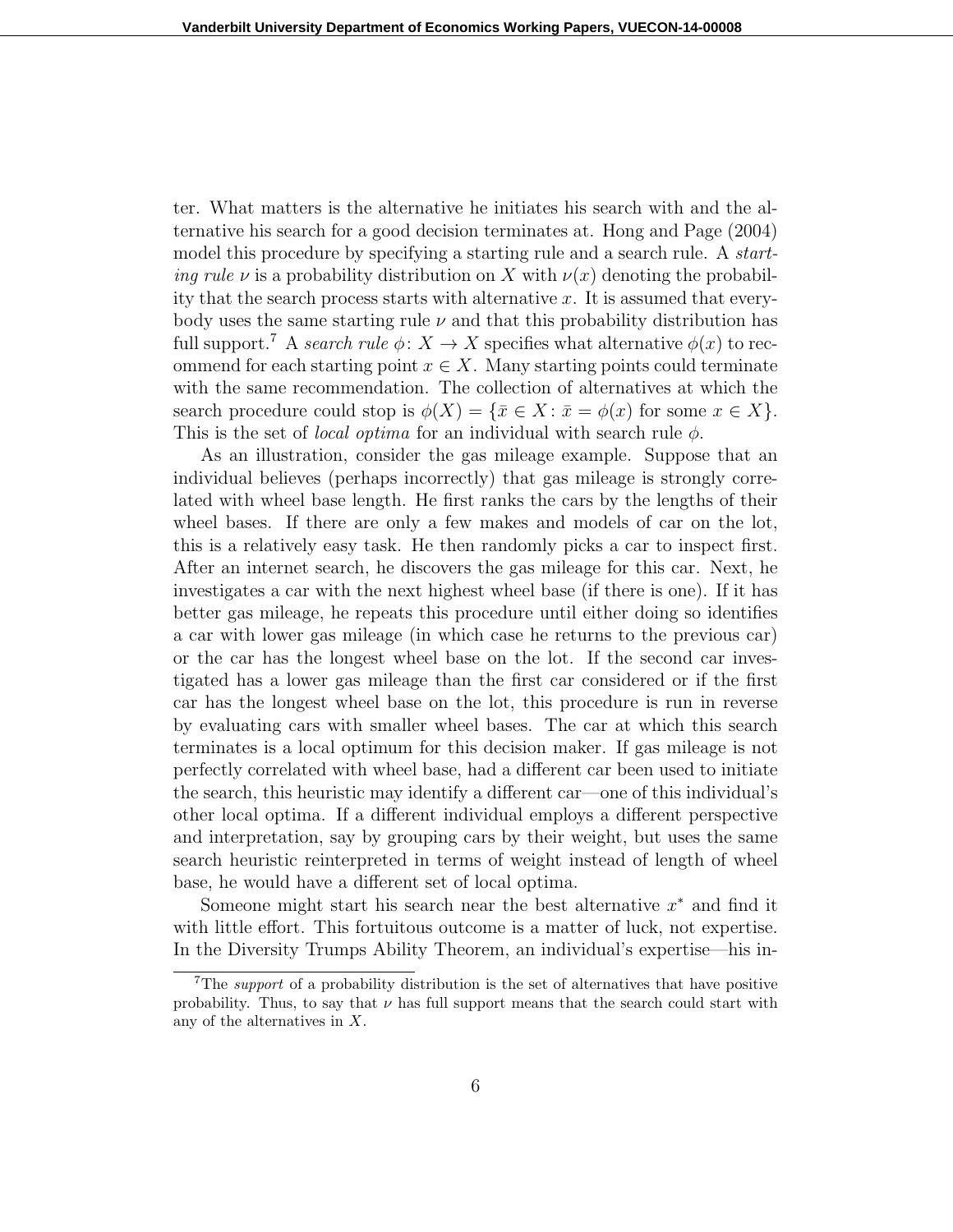dividual performance—is an ex ante measure of how good a job the search and starting rules he uses do in identifying good alternatives. Formally, the *individual performance* of someone with search rule  $\phi$  and starting rule  $\nu$  is given by the expected value  $E(V; \phi, \nu)$  of the outcome that is identified using these rules, where

$$
E(V; \phi, \nu) = \sum_{x \in X} V(\phi(x))\nu(x).
$$
 (1)

In this formula, first, for each starting point  $x$ , the value of the outcome that is reached from it is weighted by the probability of starting the search there and then these probability-weighted values for all possible starting points are summed. An individual who uses the rules  $(\phi, \nu)$  exhibits more expertise than an individual who uses the rules  $(\phi', \nu')$  if and only if

$$
E(V; \phi, \nu) > E(V; \phi', \nu').
$$
\n<sup>(2)</sup>

Thus, the experts are those individuals whose search and starting rules result in the highest levels of individual performance. As noted earlier, here it is assumed that everybody uses the same starting rule. When this is the case, an individual's expertise is being judged by the effectiveness of his search rule.

# 3. Admissible Search Rules

The Diversity Trumps Ability Theorem does not apply to all collective decisions. Rather, it is concerned with difficult problems for which the individual decision makers are reasonably competent and have a diversity of approaches to solving such problems and for which there is a uniquely best search rule. These four requirements—difficulty, competence, diversity, and the existence of a uniquely best search rule—are formalized by placing restrictions on the set of *admissible search rules*  $\Phi$  that are used by the individuals making the collective decision. These restrictions are formalized axiomatically.

**Assumption 1** (Competence). For all  $\phi \in \Phi$  and all  $x \in X$ ,

- 1.  $V(\phi(x)) > V(x)$ , and
- 2.  $\phi(\phi(x)) = \phi(x)$ .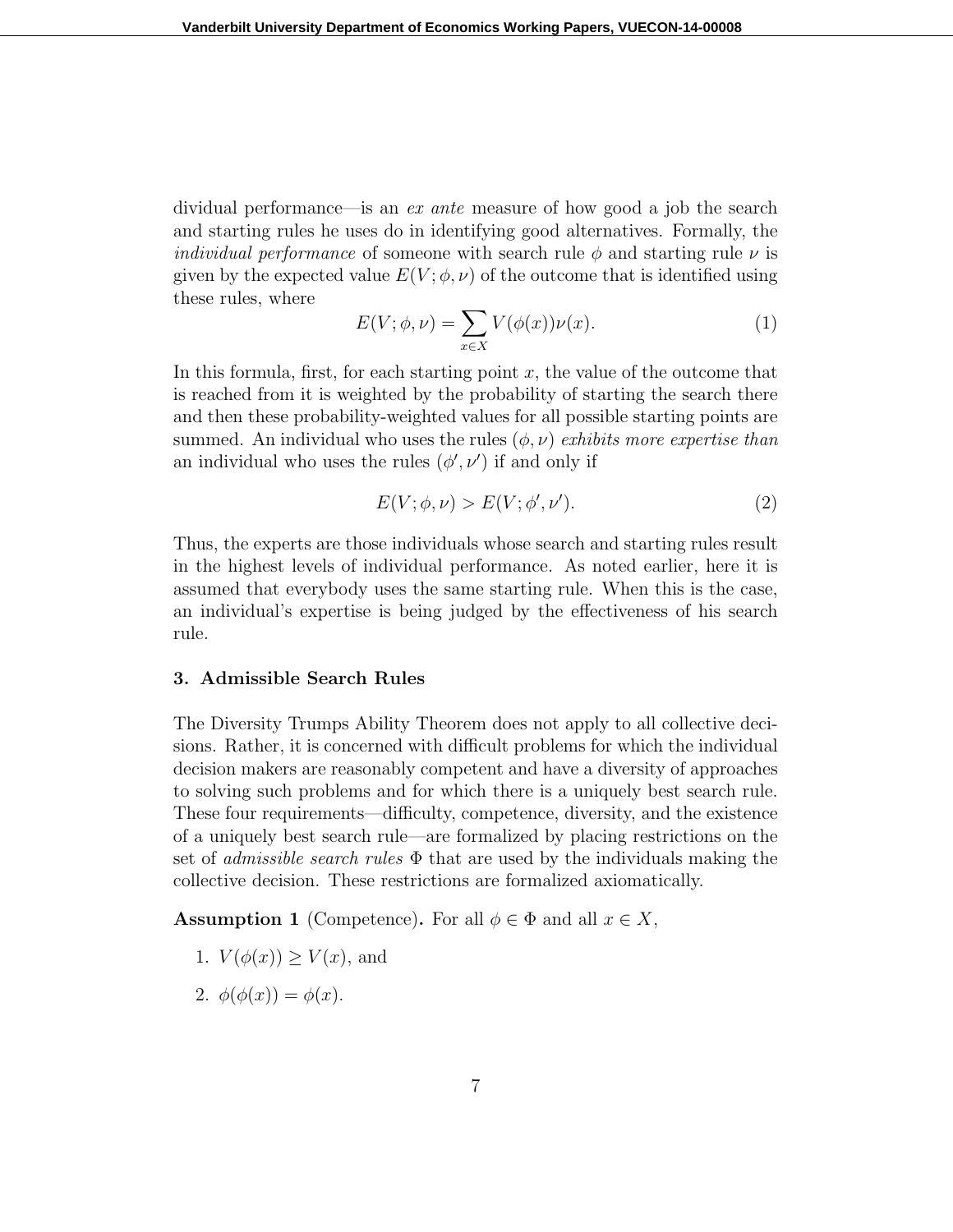The first part of this assumption says that no matter which alternative  $x$ the search process starts with, it does not terminate at an alternative  $\phi(x)$ that is worse than  $x$ . The second part says that if an individual reaches one of his local optima, then he cannot restart the search process from there and come up with a different alternative. If the search rule  $\phi$  can identify a better alternative at  $\phi(x)$ , then this individual should not have terminated the search there. This is not to say that there are not better alternatives than  $\phi(x)$ , only that the search rule  $\phi$  cannot find them if the search ever gets to  $\phi(x)$ .<sup>8</sup> Violating either of the conditions in Assumption 1 is a sign that this decision maker is not very competent. When combined with the assumption that the search can start with any alternative in  $X$ , an important implication of Assumption 1 is that  $x^*$  is a local optimum of any search rule that satisfies it.

**Assumption 2** (Difficulty). For all  $\phi \in \Phi$ , there exists an  $x \in X$  such that  $\phi(x) \neq x^*$ .

This assumption captures the idea that the problem of identifying the best alternative is sufficiently difficult that nobody on his own is always going to be able to solve it. When a problem is difficult, it is natural to suppose that there are many alternatives from which the search could be initiated that terminate before identifying the best outcome. However, it is sufficient for the Diversity Trumps Ability Theorem that there is at least one such starting point.

**Assumption 3** (Diversity). For all  $x \in X \setminus \{x^*\}$ , there exists a  $\phi \in \Phi$  such that  $\phi(x) \neq x$ .

Every individual uses a search rule in  $\Phi$ . Assumption 3 ensures that no alternative other than  $x^*$  is a local optimum for all of these search rules. If someone terminates his search at  $x \neq x^*$ , there is another search rule that recognizes that better alternatives exist. In other words, the search rules in Φ encapsulate a diversity of approaches to finding the best alternative. The assumption that any non-optimal alternative can be improved on by some search rule in  $\Phi$  does not imply that any particular group of decision makers uses it. Indeed, if a group is sufficient homogeneous in its choice of search

<sup>8</sup>Assumption 1 can be thought of as an analogue of how a hill-climbing procedure is used to find a local maximum of a real-valued function—never go downhill and always stop when a local peak is encountered.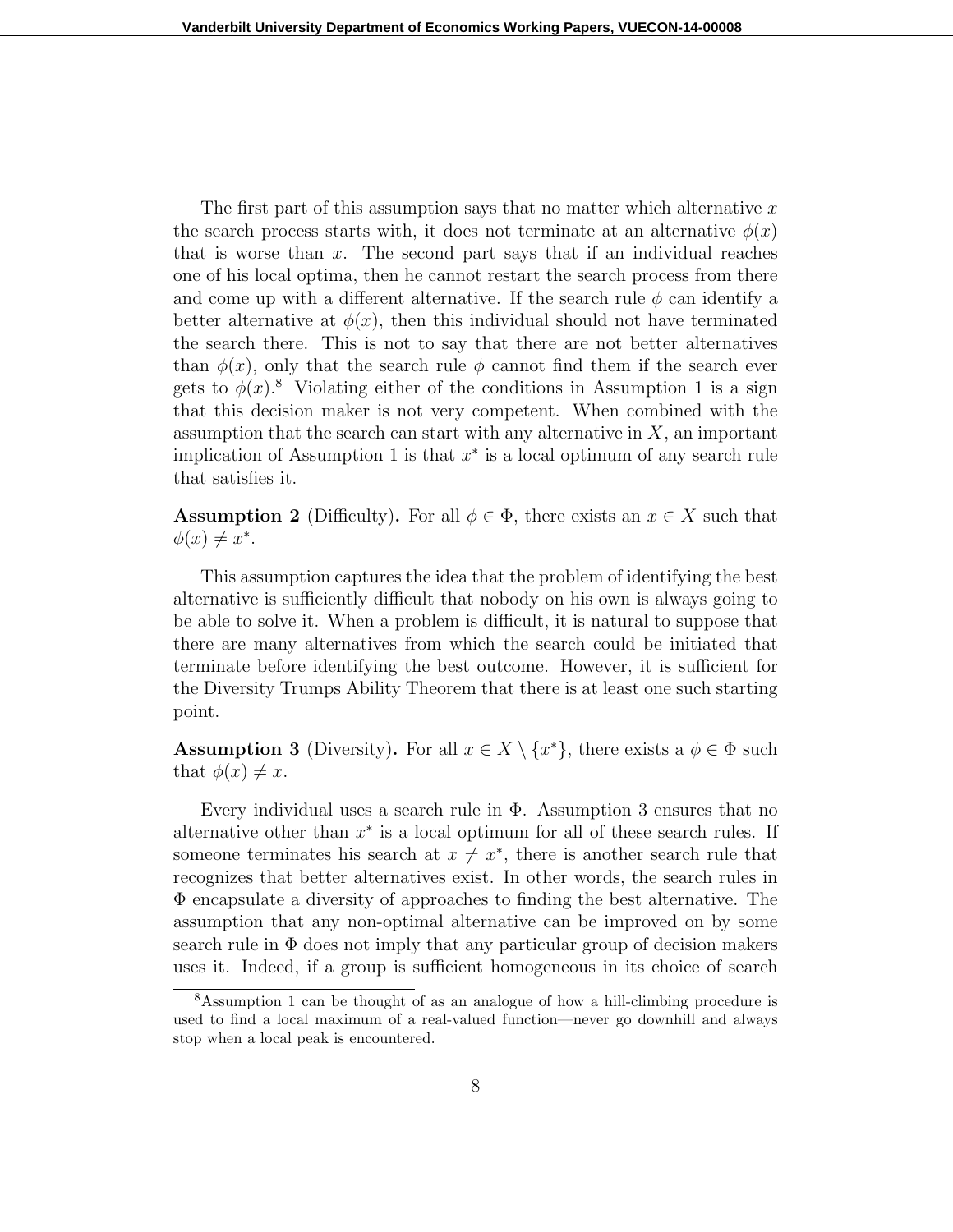|          | $\bar{x}$ | $\hat{x}$ | $x^*$ |
|----------|-----------|-----------|-------|
| $\phi^1$ | $\bar{x}$ | $\hat{x}$ | $x^*$ |
| $\phi^2$ | $\bar{x}$ | $x^*$     | $x^*$ |
| $\phi^3$ | $x^*$     | $\hat{x}$ | $x^*$ |

Table 1: An admissible class of search rules for a tertiary decision.

rules, which is the case with a large group of experts, they may well get stuck at one of their local optima that differs from  $x^*$  because nobody in this group is using a search rule that recognizes that further improvements are possible. In contrast, with a group that utilizes a diverse set of search rules, getting stuck at a non-optimal alternative is less likely to happen.

**Assumption 4** (Unique Best Search Rule).  $\arg \max \{ E(V; \phi, \nu) : \phi \in \Phi \}$  is unique.<sup>9</sup>

This assumption says that there is exactly one search rule that outperforms all the others. An individual who uses this rule exhibits the greatest expertise possible. Individual performance depends on the starting rule  $\nu$ , not just the search rule  $\phi$ . However, here, everybody uses the same fixed starting rule, so Assumption 4 can be thought of as being an assumption just about the set of admissible search rules. Note that this is the only one of the four assumptions that takes account of the starting rule.

The set of search rules in the following example of a three-alternative collective decision problem satisfies all four assumptions.

**Example.** The set of alternatives is  $X = {\bar{x}, \hat{x}, x^*}$  with  $V(\bar{x}) < V(\hat{x})$  $V(x^*)$ . Thus,  $x^*$  is the best alternative,  $\hat{x}$  is second best, and  $\bar{x}$  is worst. All that is assumed about the starting rule  $\nu$  is that  $\nu$  has full support with  $\nu(\bar{x}) = \nu(\hat{x})$ . Thus, it is equally likely to start the search with either  $\bar{x}$  or  $\hat{x}$ and there is some chance that it starts at  $x^*$ . The set of admissible search rules is  $\Phi = {\phi^1, \phi^2, \phi^3}$  defined as in Table 1. In this table, the entries in a column indicate what local optimum is reached by each of the three search rules when the alternative that heads the column is used as the starting point.

 $9$ Arg max means "the argument that maximizes". Here, it refers to the search rules that result in the best individual performance.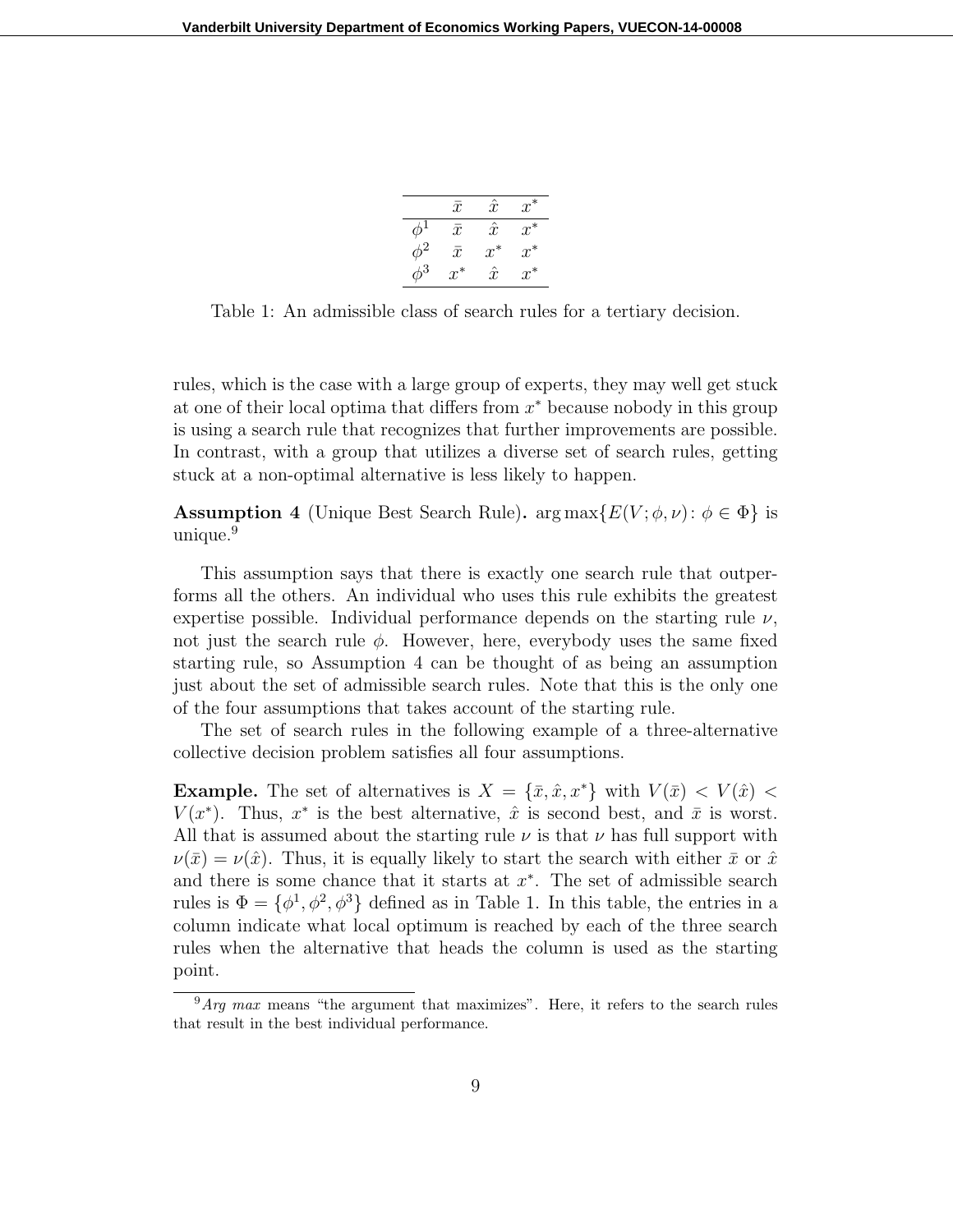It is readily verified that  $\Phi$  satisfies the first three assumptions. Note in particular that the search terminates at  $x^*$  if it is the starting point, as required by Assumption 1. Because of this restriction, the ordering of search rules in terms of their performance is completely determined by the entries in the first two columns of the table. The first search rule terminates where it starts. With the other two rules, the one starting point that is not a local optimum terminates at a better alternative, so either of these rules perform better than than  $\phi^1$ . Because  $\nu(\bar{x}) = \nu(\hat{x})$ ,  $\phi^2$  and  $\phi^3$  are equally likely to identify  $x^*$ . The probability that  $\phi^2$  terminates at  $\bar{x}$  is the same as the probability that  $\phi^3$  terminates at  $\hat{x}$ . Because  $\hat{x}$  is the better of these two alternatives, the performance of  $\phi^3$  is better than that of  $\phi^2$ , which makes it the uniquely best search rule in  $\Phi$ .

#### 4. Collective Decision-Making

I now consider how a group of individuals makes its decision. What they decide as a group depends on the search rules that they employ and on how they utilize the information obtained from their searches.<sup>10</sup>

Suppose that there are *n* individuals, denoted by  $N = \{1, \ldots, n\}$ . The ith of these individuals uses search rule  $\phi_i \in \Phi$ . The *profile* of search rules is  $\mathbf{P} = (\phi_1, \ldots, \phi_n)$ . The set of local optima for individual i is  $\phi_i(X)$ . The set of *common local optima* for the profile  $P$  is

$$
C(\mathbf{P}) = \cap_{i \in N} \phi_i(X). \tag{3}
$$

The alternatives in  $C(P)$  consist of every alternative that all of the individuals in the group  $N$  agree are local optima. This set is nonempty because, by Assumption 1,  $x^*$  is a local optimum for every admissible search rule.

The choice made by a group with profile **P** is denoted by  $D(\mathbf{P})$ . In the Diversity Trumps Ability Theorem, it is assumed that the group decision  $D(\mathbf{P})$  is one of the alternatives in the set of common local optima  $C(\mathbf{P})$ . Furthermore, it is assumed that if there is more than one common local optimum, then the choice is made by employing a profile-dependent probability distribution  $\eta_{\text{P}}$  on X whose support is  $C(\text{P})$ . Thus, it is possible for any of the common local optima to be chosen, but there is no chance that any other

<sup>&</sup>lt;sup>10</sup>Strictly speaking, their decision also depends on the starting rules used, but because everybody uses the same fixed starting rule, this dependence does not need to be made explicit.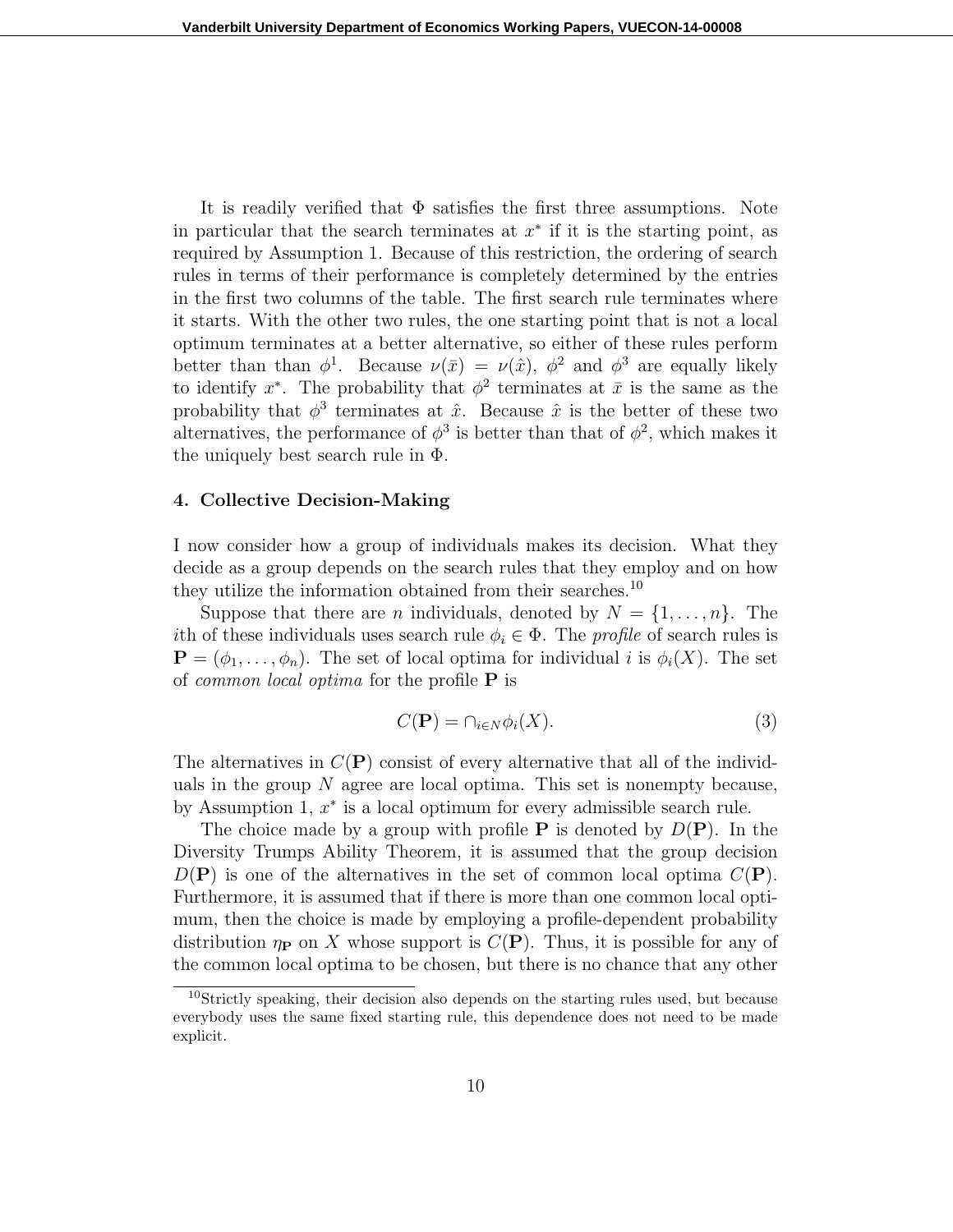alternative is.<sup>11</sup>

The assumption that  $D(P)$  is chosen probabilistically from among the set of common local optima is consistent with a variety of more fully specified collective choice procedures. This assumption is a formalization of the idea that the individuals share a common interest in identifying the best alternative that they can given their cognitive limitations and that they will cooperate in order to do so, but that there are random elements in the decision-making process (such as the choice of where to start the search from). In particular, this way of modeling the collective choice problem can be interpreted as capturing some essential features of a deliberative democracy, and it is this interpretation that Landemore (2013) draws on.

One, but not the only, way that this model of collective decision-making can be interpreted in deliberative democratic terms builds on the sequential decision-making process considered by Hong and Page (2004) and Page  $(2007)^{12}$  Imagine arranging the individuals clockwise in a circle preserving the order of their "names" (1, 2, etc.). Starting with individual 1 and moving clockwise, each of the individuals is encountered in turn. When individual  $n$ is reached, by continuing to move clockwise, the next person in line is individual 1. Individual 1 initiates the deliberative process. He uses the starting rule  $\nu$  to determine which alternative x to begin his evaluation of the alternatives with. After completing his evaluation, he announces that  $\phi_1(x)$  is the best alternative that he has found, what its value is, and an account of how he came to this conclusion. Then individual 2 determines whether he can improve on the first person's finding by using his search rule starting at  $\phi_1(x)$ . This process is repeated sequentially by moving clockwise around the circle, as described above. This process terminates when a complete circuit of the circle has been made in which nobody has suggested an improvement. The alternative that is arrived at in this way is a common local optimum. Had individual 1 started his search with a different alternative, this sequential procedure could terminate in a different common local optimum. With this

<sup>&</sup>lt;sup>11</sup>Hong and Page (2004) only explicitly assume that the support of  $\eta_{\rm P}$  is contained in  $C(\mathbf{P})$ . This assumption is compatible with choosing  $x^*$  for certain no matter what the profile is, in which case any group, diverse or not, has the maximal group performance. While it is sufficient for their theorem to assume that it is not always the case that  $x^*$  is chosen when there are multiple local optima, the stronger assumption used here is simpler to state and also quite natural to make.

<sup>&</sup>lt;sup>12</sup>For an alternative way of modeling this sequential search procedure, see LiCalzi and Surucu (2012).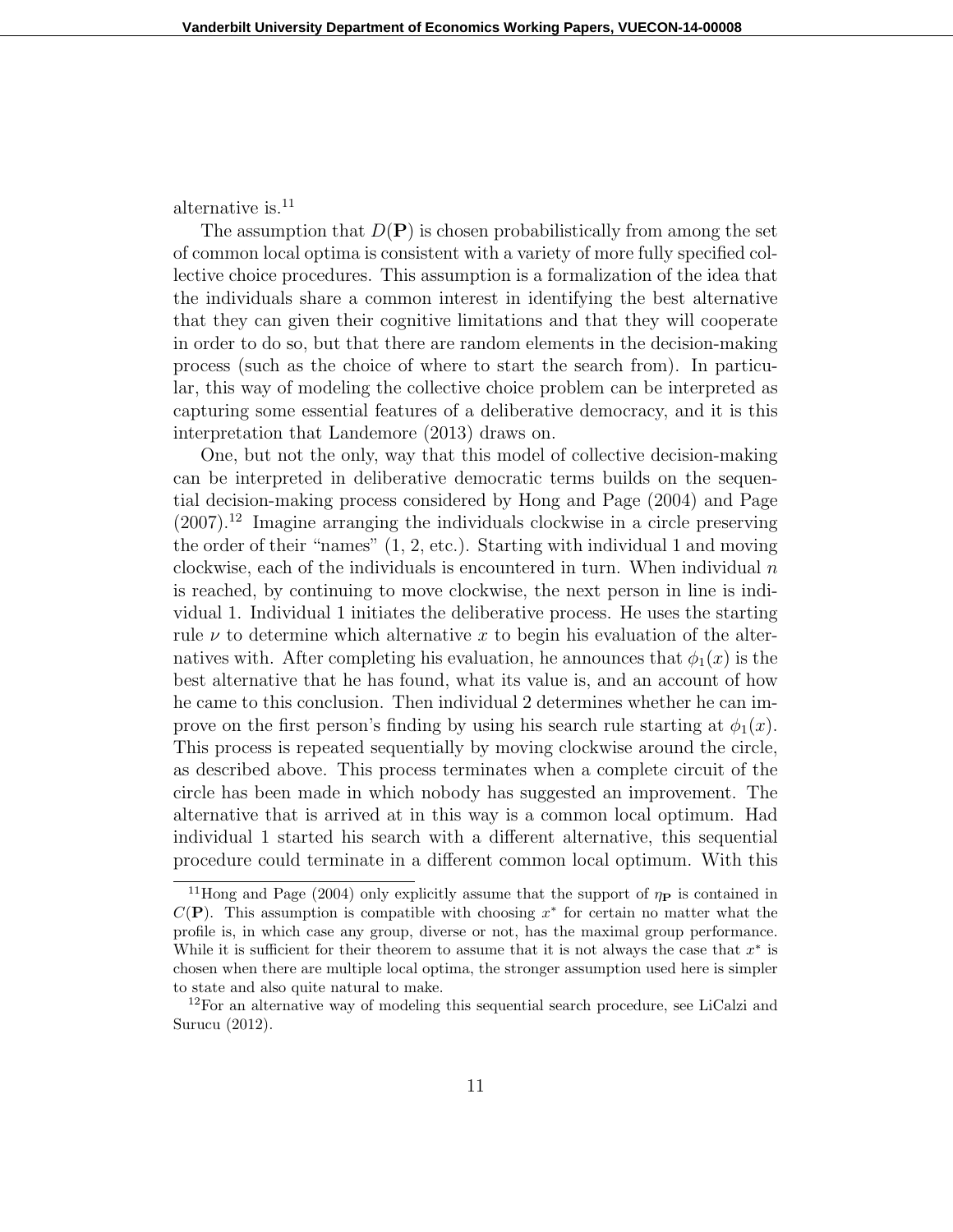procedure, the probability distribution  $\eta_P$  used to select among the common local optima is determined by the starting rule  $\nu$  and the profile of search rules P. Admittedly, this is a highly stylized model of deliberation, but it captures some of its essential features—making proposals, giving reasons for them, responding in like manner to proposals made by other individuals, and sharing an interest in finding a mutually acceptable decision.<sup>13</sup>

The set of common local optima depends on which of the admissible search rules are used by the individuals. For the set of admissible search rules in the Example, suppose that the profile P only contains individuals who use the search rules  $\phi^1$  and  $\phi^2$ . Then,  $C(\mathbf{P}) = {\bar{x}, x^*}$  and either one of these alternatives is chosen with positive probability. If, instead, P contains all three of the search rules in  $\Phi$ , then  $C(\mathbf{P}) = \{x^*\}$  and  $x^*$  (the best alternative) is chosen for sure.

The fact that  $x^*$  is the only common local optimum in the Example if every admissible search rule is used by some member of the group does not depend on the particulars of this example. By Assumption 1,  $x^*$  is a common local optimum for any profile of search rules. The diversity assumption (Assumption 3) ensures that no other alternative is a common local optimum if all of the search rules in  $\Phi$  are used by the group. These observations play a fundamental role in the proof of the Diversity Trumps Ability Theorem.

The *joint performance* of a group of individuals with the profile  $P$  is

$$
\sum_{x \in X} V(x)\eta_{\mathbf{P}}(x). \tag{4}
$$

That is, the group's performance is measured by the expected value of the alternative it chooses.

### 5. The Diversity Trumps Ability Theorem

For the kind of collective choice problem considered here, the Diversity Trumps Ability Theorem established in Hong and Page (2004) shows that when selecting a large group of individuals from some larger group to make the collective decision, the joint performance of a randomly chosen set of individuals exceeds that of a group of the same size consisting of the best individual performers in the larger group. In other words, from an ex ante

<sup>&</sup>lt;sup>13</sup>It is also possible for the individuals to simultaneously announce local optima and then have each of them check to see if he can improve on anybody else's local optimum.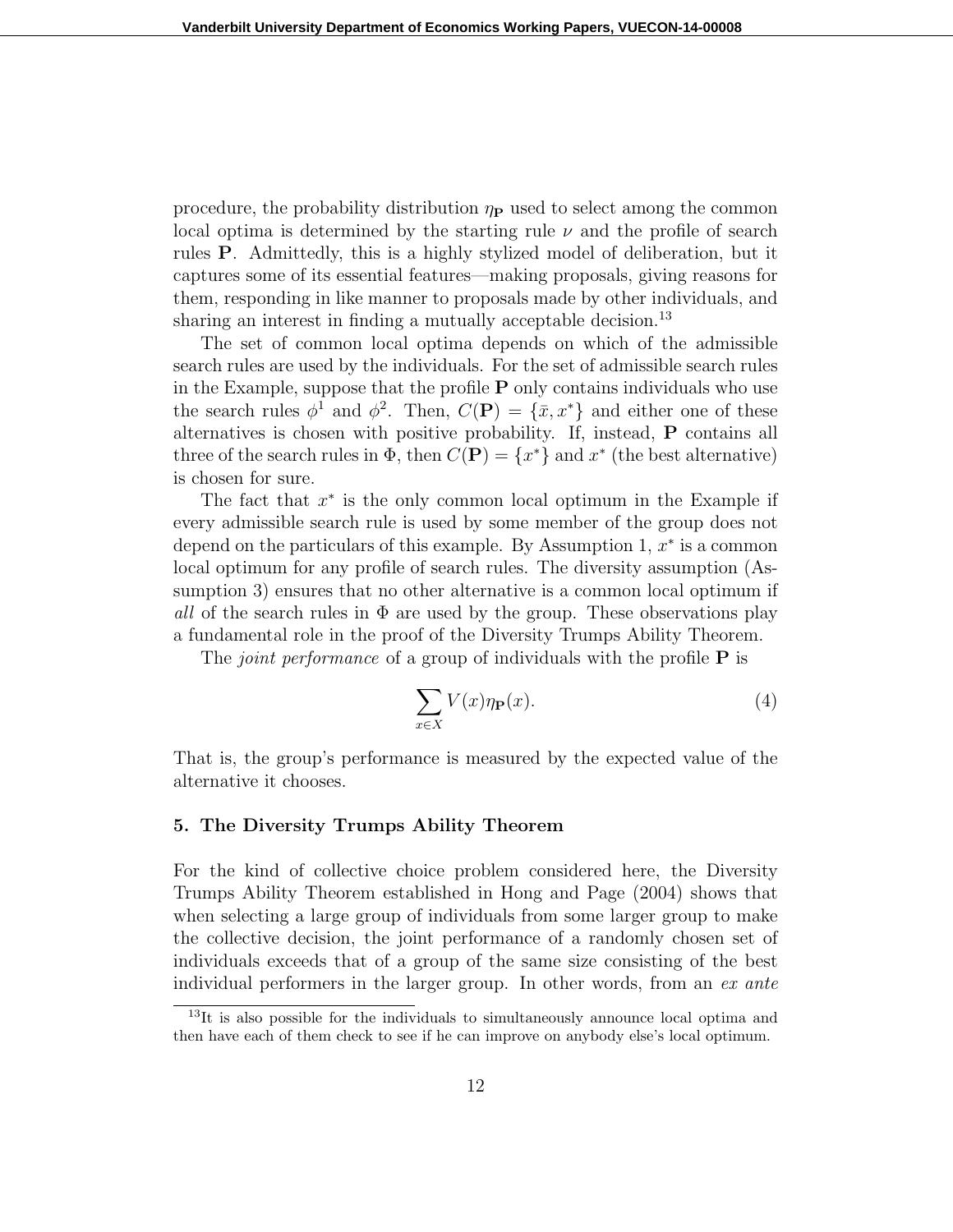perspective, a diverse set of individuals does a better job of identifying the best alternative than a group of experts.

In the Diversity Trumps Ability Theorem, it is supposed that everybody uses a common starting rule  $\nu$  with full support and that each of their search rules is chosen from a set of admissible search rules  $\Phi$  that satisfies Assumptions 1–4. Furthermore, it is also supposed that any group chooses one of its common local optima, as described in the preceding section. Because individuals are only distinguished by the search rules they employ, choosing a group of individuals amounts to choosing what their search rules are. The group of experts is chosen by first picking a group of  $n$  individuals, each of whose search rules is independently chosen from  $\Phi$  using a probability distribution  $\mu$  on  $\Phi$  that assigns a positive probability to each admissible search rule. The assumption that  $\mu$  has full support ensures that when n is sufficiently large, the diversity of search rules found in  $\Phi$  is preserved by the rules actually used by this group. From this group of n individuals, the  $n_1$ best performers according to the individual performance measure  $E(V; \phi, \nu)$ are chosen, where  $n_1 < n$ . This group is compared to another group of  $n_1$ individuals whose search rules are independently chosen from  $\Phi$  using the same probability distribution  $\mu$  that is used to generate the set of individuals from whom the experts are chosen. Provided that  $n$  and  $n_1$  are sufficiently large, the Diversity Trumps Ability Theorem shows that the randomly chosen group outperforms the group of experts.<sup>14</sup> A precise formal statement of this result is provided by Theorem 1.

**Theorem 1** (The Diversity Trumps Ability Theorem). Suppose that X is finite and contains at least two alternatives,  $\nu$  has full support, and  $\Phi$  satisfies Assumptions  $1-4$ . Furthermore, suppose that the choice  $D(\mathbf{P})$  made by a group with profile  $P$  is determined by a probability distribution  $\eta_P$  on X whose support is  $C(\mathbf{P})$ . Let  $\mu$  be a probability distribution on  $\Phi$  with full support. Then, there exist positive integers n and  $n_1$  with  $n_1 < n$  such that with probability one, the joint performance of  $n_1$  individuals whose search rules are independently drawn from  $\Phi$  according to  $\mu$  exceeds the joint performance of the  $n_1$  best decision makers among a group of n individuals whose search rules are independently drawn from  $\Phi$  according to  $\mu$ .<sup>15</sup>

 $14$ If these groups are large, but not large enough for the conclusion of the theorem to hold, ex ante the randomly chosen group is expected to outperform the group of experts, but it need not do so with probability one.

<sup>&</sup>lt;sup>15</sup>The theorem extends to non-finite sets of alternatives provided that it is possible to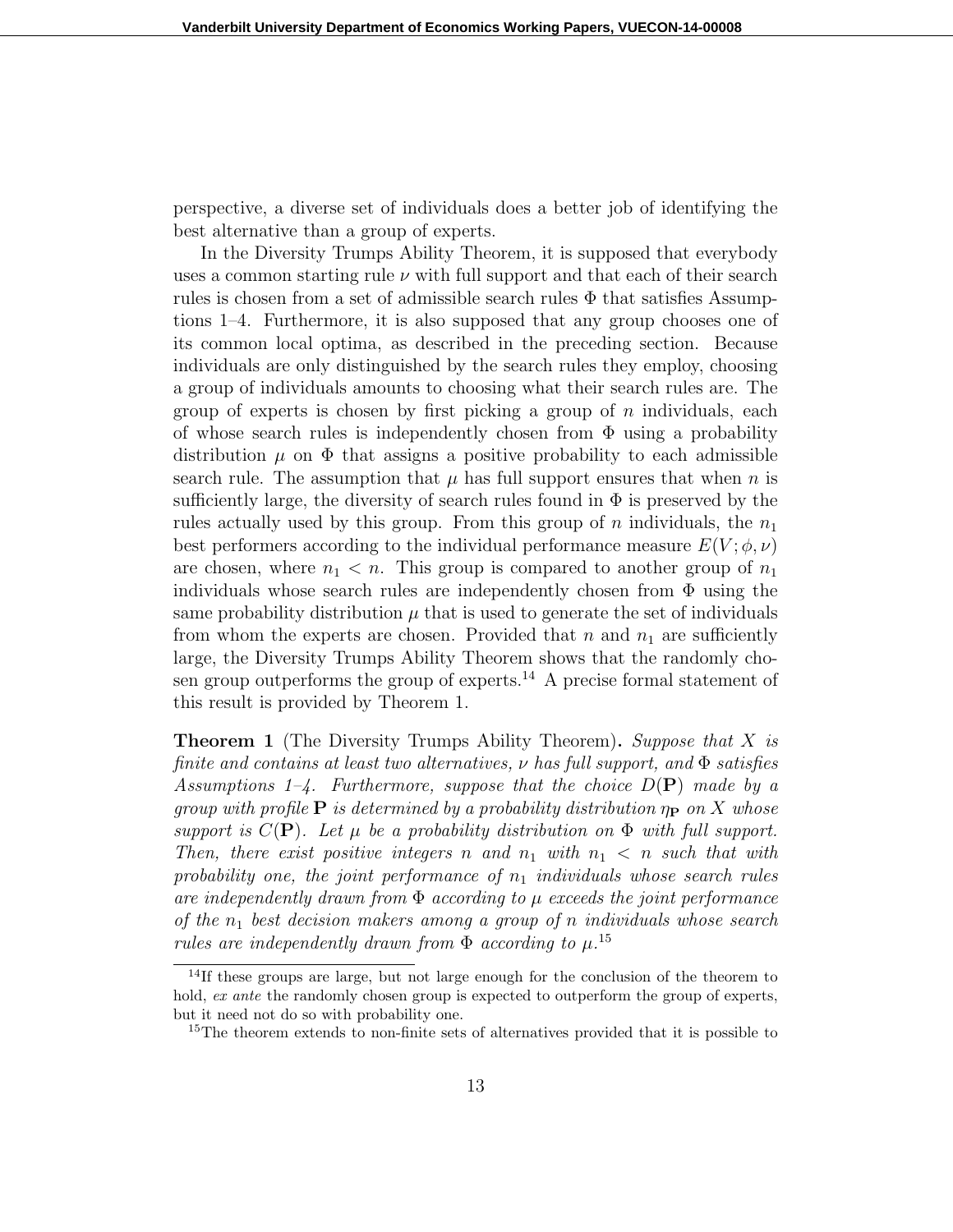There is simple intuition for this theorem. When the group chosen at random is sufficiently large, each search rule in  $\Phi$  will be used by some individual. But then, as has been observed in the preceding section,  $x^*$  is the only common optimum for this group. Thus, the randomly chosen group correctly identifies the best possible alternative if it is sufficiently large. By Assumption 4, there is a uniquely best search rule in  $\Phi$ . If the group of experts is sufficiently large, they will all use this rule. However, by Assumption 2, none of the admissible search rules finds  $x^*$  from every possible starting point. Thus, the experts could get stuck at one of the local optima for their common search rule different from  $x^*$  because of bad luck in the choice of starting point. The randomly chosen group never gets stuck in this way because there is always someone in the group who recognizes that any alternative other than  $x^*$  can be improved on. The diversity of their search rules trumps the fallible rule used by the experts.

The Example can be used to illustrate these observations. In this example,  $\phi^3$  is the best search rule. A sufficiently large group of best performers chosen as in the statement of the Diversity Trumps Ability Theorem all use this rule. As a group, they choose either  $\hat{x}$  or  $x^*$ , each with positive probability. So, there is some chance that they will make the wrong decision. If the same number of individuals is chosen randomly, then with probability one they will use every search rule in  $\Phi$ , and so their only common local optimum is  $x^*$ . Thus, with this group, the correct decision is reached for sure.

It might appear that the Diversity Trumps Ability Theorem is making cognitive demands on the individual decision makers that are unachievable in practice. Each individual needs to determine the exact value of each alternative that it evaluates and then publicly announce the value of the local optimum that it identifies, or so it seems. In fact, this is not the case. For a group to make a collective decision in the way described above, it is sufficient for each individual to be able to recognize when one alternative has more value than another, but he does not need to know by how much. An individual terminates his search when he cannot find any better alternative given his limited ability to search for and evaluate alternatives. It is not necessary for him to announce this alternative's value, only that it is a local optimum for him. This information is sufficient for anybody else to have good reason to investigate whether his own search rule can improve on this choice. Moreover, even if he has announced the value of his local optimum,

count the number of local optima. See Page (2007).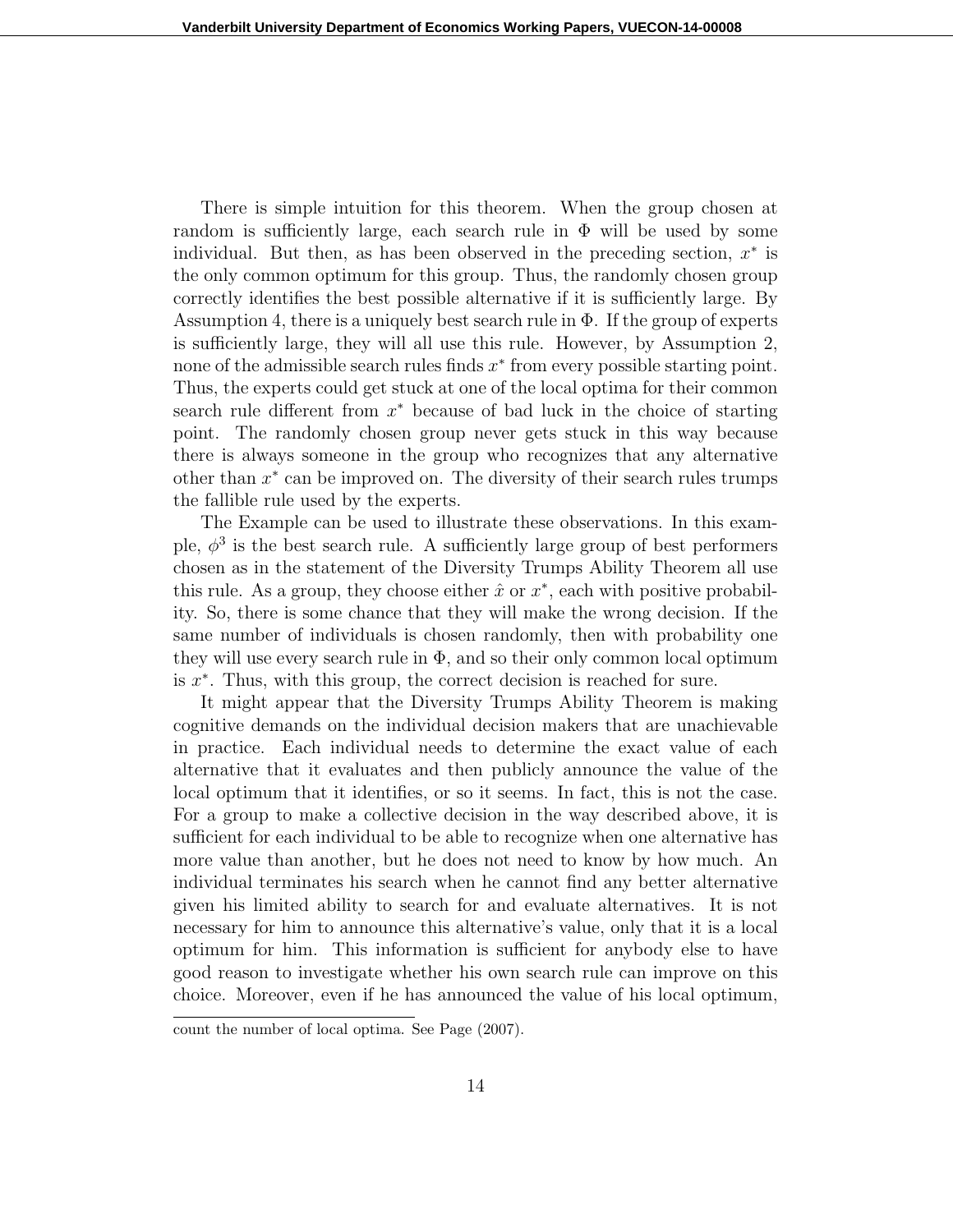nobody else need accept this announcement at face value without evaluating it himself. Thus, the information provided by others helps overcome one's own cognitive limits by suggesting further alternatives to consider.<sup>16</sup>

What the Diversity Trumps Ability Theorem tells us is that whoever the experts turn out to be, they will not outperform a randomly chosen set of decision makers. To prove this result, the actual values of the alternatives are needed to rank individuals in terms of performance and to compare the group performance of a random set of decision makers with that of a group of experts. However, once the epistemic superiority of the randomly chosen group has been established, there is no further need for these values because the random selection of the group members makes no use of these values and because there is no need to know who the experts are. In contrast, if an epistocracy had been assigned the task of making collective decisions, it would then be necessary to identify who the experts actually are, and that depends on the numerical values of the alternatives.

In fact, values do not even need to be measurable on an absolute scale in order to make comparative statements about performance. If values are subjected to an increasing affine transform, then the rankings of individuals by their performance as measured by (1) and groups by their performance as measured by  $(4)$  are unchanged.<sup>17</sup> In the special case in which there are only two alternatives in  $X$ , it is only necessary to know which of them is better in order to compare performance because the two parameters that define an affine transform are sufficient to transform any pair of values into any other pair in an order-preserving way.

 $16$ Landemore and Page (2014) recognize that it is the relative rankings of alternatives that matter to the decision makers, not the alternatives' absolute values. They also say that they "implicitly assume the existence of an oracle, namely a machine, person, or internal intuition that can reveal the correct ranking of any proposed solutions." In other words, once anyone considers a pair of alternatives, which of them is better according to the standard used to determine relative value is apparent. This assumption is unnecessary. What matters is that when someone says that an alternative is a local optimum for him, this announcement induces someone else to consider this alternative. Its (relative) value may take the latter individual some effort to determine or verify.

<sup>&</sup>lt;sup>17</sup>An *increasing affine transform* is a function of the form  $f(t) = \alpha + \beta t$ , where  $\beta > 0$ and  $t$  is any real number. For example, temperature in the Celsius scale is converted to Fahrenheit using the affine transform in which  $\alpha = 32$  and  $\beta = 9/5$ .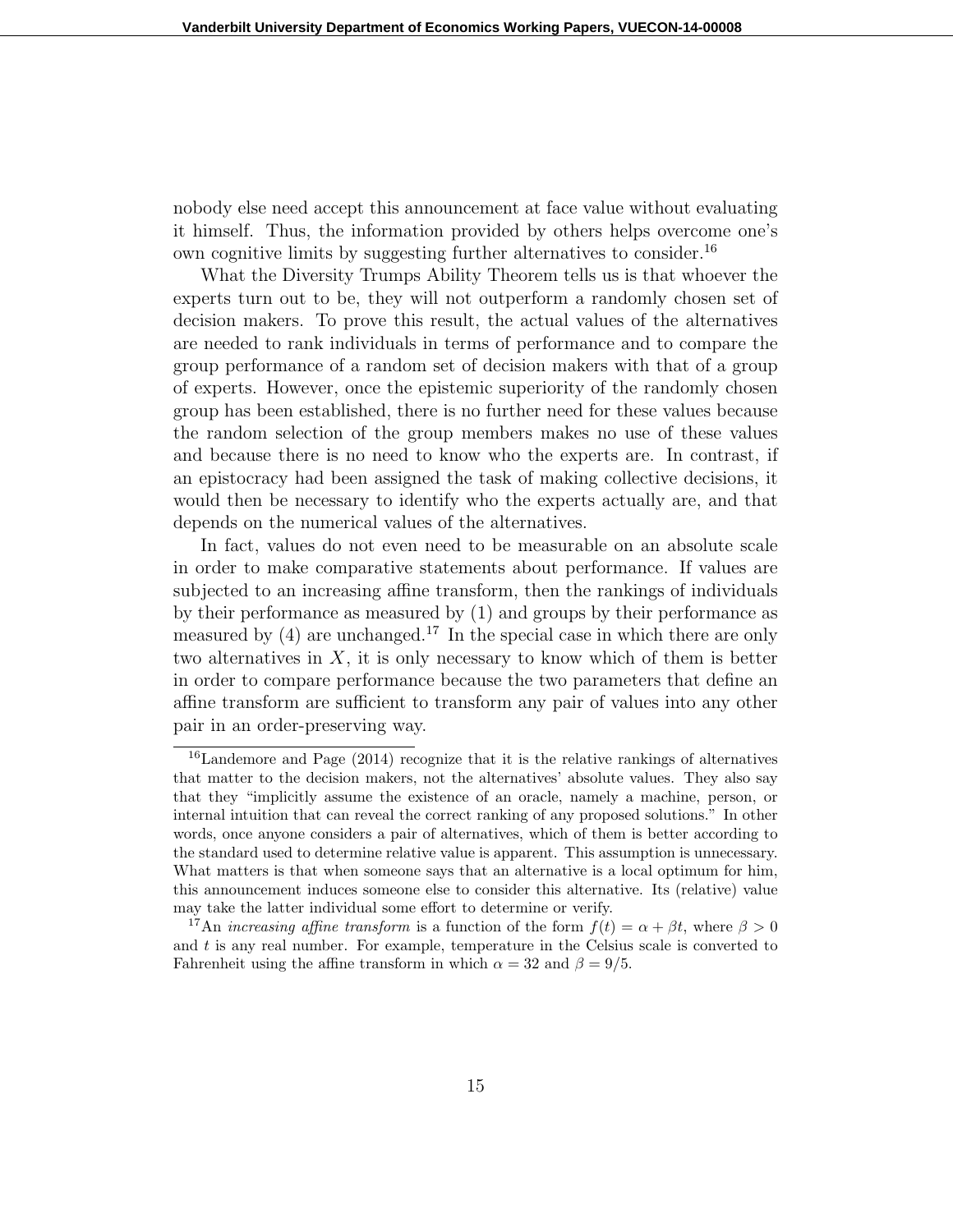|          | $\mathcal{X}$ | $x^*$         |
|----------|---------------|---------------|
| $\phi^a$ | $\bar{x}$     | $x^*$         |
| $\phi^b$ | $x^*$         | $\mathcal{X}$ |
| $\phi^c$ | $\bar{x}$     | $\bar{x}$     |
| $\phi^d$ | $x^*$         | $x^*$         |

Table 2: All possible search rules for a binary decision.

# 6. Binary Decisions

In practice, deliberative assemblies often restrict attention to situations with only two options. Unfortunately, with a binary choice, the Diversity Trumps Ability Theorem is vacuous because, as I shall now show, it is not possible to simultaneously satisfy the assumptions imposed on the set of admissible search rules.

To see why, suppose that  $X = {\bar{x}, x^*}$  with  $V(\bar{x}) < V(x^*)$ . There are four possible search rules, as shown in Table 2. Neither  $\phi^b$  and  $\phi^c$  satisfy Assumption 1.(1) because if the search starts at  $x^*$ , it does not terminate there. Because  $\phi^b$  always chooses the other alternative wherever it starts, it also fails to satisfy Assumption 1.(2). Because the problem is difficult, by Assumption 2,  $\phi^d$  cannot be in  $\Phi$  because it always chooses  $x^*$ . Thus, the only possible choice for  $\Phi$  is  $\{\phi^a\}$ . But with  $\phi^a$ , the search always stops where it starts, so there is no diversity, violating Assumption 3. Hence,  $\Phi$  is empty, thereby establishing Theorem 2.<sup>18</sup>

**Theorem 2.** When the set of alternatives  $X$  is binary, it is not possible to satisfy all of the assumptions of the Diversity Trumps Ability Theorem because no nonempty set of search rules  $\Phi$  can simultaneously satisfy Assumptions 1–3.

In terms of democratic decision-making, Theorem 2 shows that the Diversity Trumps Ability Theorem is irrelevant when decisions are binary; it cannot be used to make the case that diversity does a better job of tracking the truth than expertise. In such situations, the Diversity Trumps Ability Theorem offers no comfort to those who want to use it to argue for the collective decision to be made by an inclusive set of individuals rather than by an epistocracy.

<sup>&</sup>lt;sup>18</sup>Note that the emptiness of  $\Phi$  has been established without considering Assumption 4.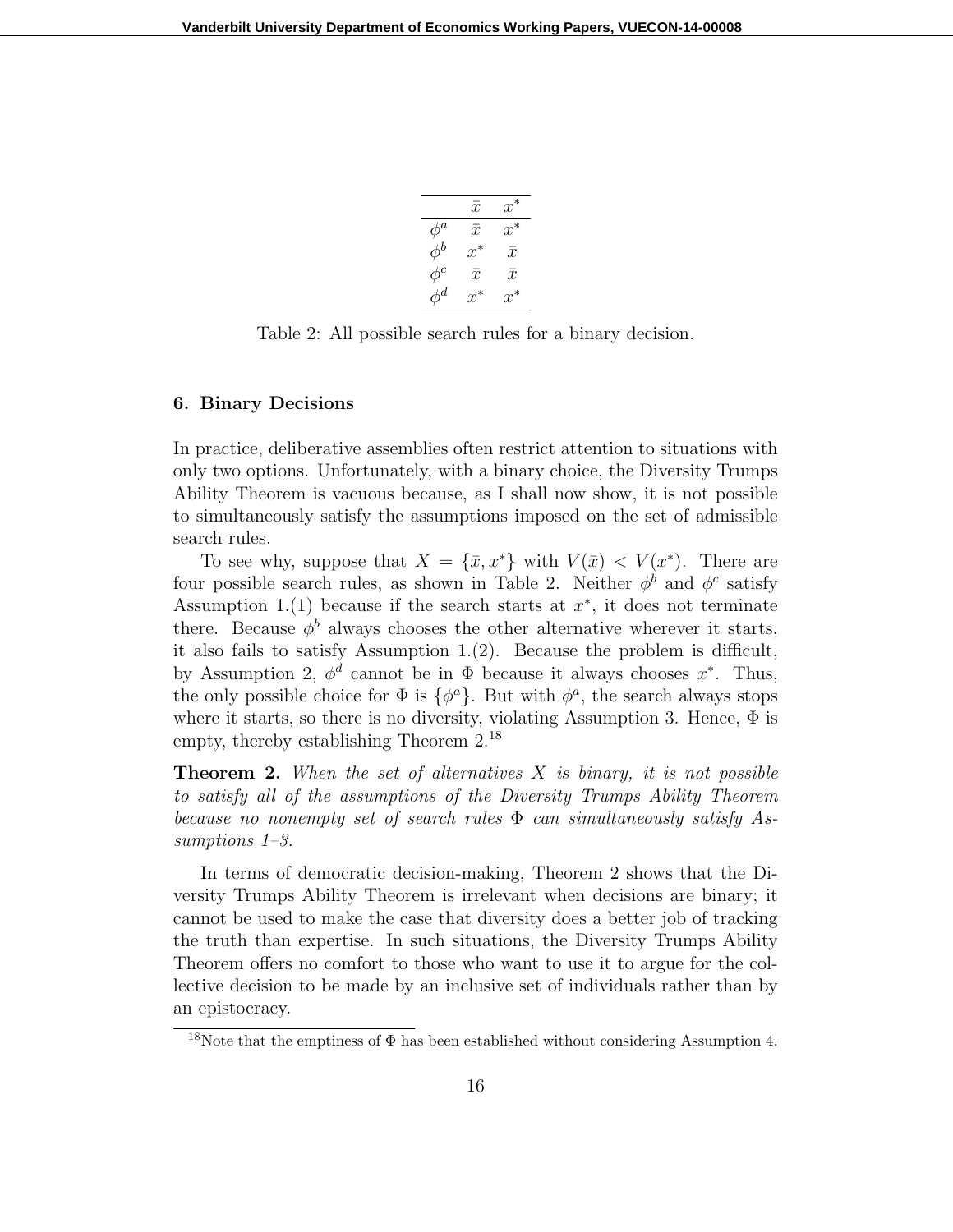# 7. Non-Binary Decisions

Although the assumptions of the Diversity Trumps Ability Theorem are inconsistent for binary decisions, they are not when there are more alternatives. However, even in non-binary choice situations, there are grounds for caution in drawing strong implications for the design of democratic institutions from this theorem. To use a distinction employed by Landemore (2014), these concerns can take one of two forms: internal or external. In the former case, the implications of this theorem are evaluated in terms of the internal coherence of the arguments used taking the truth-tracking objective as given. In the latter case, other objectives are also considered.<sup>19</sup>

Anderson (2006) employs the external perspective when discussing the shortcomings of using the Diversity Trumps Ability Theorem to legitimize an epistemic democracy. According to her, this theorem provides an exclusively instrumental view of democratic deliberation and participation, thereby failing to account for the intrinsic importance of universal inclusion. Moreover, it does not take account of the role that periodic elections and other feedback mechanisms play in enhancing the predictive performance of democratic decision-making over time.

The political application of the Diversity Trumps Ability Theorem can also be evaluated internally. One could, for example, determine to what extent each of the theorem's assumptions apply to democratic assemblies. However, the assumptions of the theorem are merely sufficient for its conclusion, and this conclusion may be fairly robust to changes in some of the assumptions used, so such an exercise may be of limited value. Nevertheless, there are some assumptions that are quite fundamental, so it is worth considering them.

The Diversity Trumps Ability Theorem only shows that the epistemic advantages conferred by diversity are realized in a sufficiently large population. In principle, the requisite size could be extremely large. As Landemore (2013) recognizes, the practical difficulties of deliberating in large groups can be substantial, so if this theorem is to have practical relevance in non-binary situations, the size of the deliberating group cannot be too large. Hong and Page (2004) report experimental evidence suggesting that the benefits from diversity materialize in fairly small groups, which is suggestive, but far from

<sup>19</sup>See Peter (2009) for an extensive discussion of the objections to basing an assessment of democratic institutions solely on their ability to track the truth well.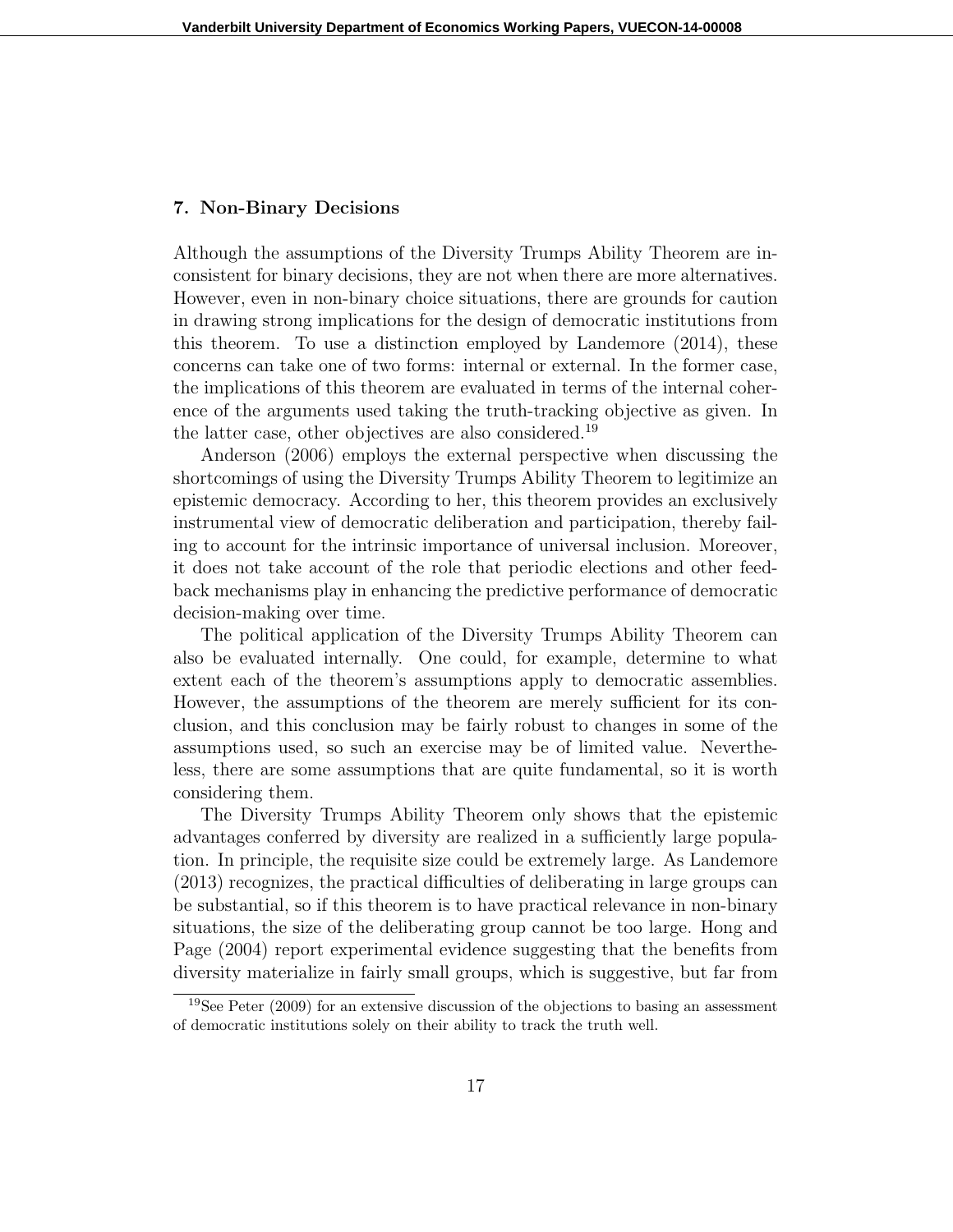conclusive, that unrealistically large groups are not needed to apply this theorem.

As part of her argument for the inclusiveness of deliberative democratic institutions, Landemore (2013, p. 104) conjectures that the Diversity Trumps Ability Theorem can be generalized to a Numbers Trump Ability Theorem because larger groups are more likely to be cognitively diverse. But how well a small or medium-sized group tracks the truth depends not just on its being cognitively diverse, it also depends on the exact nature of the diversity. For example, if an individual with a novel search rule is added to a moderatelysized group, he might direct the group to an outcome somewhat further far from the best one because there is not enough diversity for anybody else to recognize that a further improvement is possible. Moreover, enlarging the number of decision makers may have no impact on their epistemic competence if the added search rules are similar to ones that are already being used. This suggests that a more nuanced approach to capturing the benefits of diversity in reasonably sized groups is needed.<sup>20</sup>

The Diversity Trumps Ability Theorem presupposes that any information that is shared is communicated truthfully. In particular, each individual truthfully reports any local optimum that he finds during his search process. However, while everybody shares the same goal of identifying the best alternative, as a result of their searches, individuals have different beliefs as to what this outcome is. As first recognized by Austen-Smith and Banks (1996) in the context of the Condorcet Jury Theorem, this difference in beliefs may provide incentives for individuals who share a common goal to misrepresent what they know because they think that this will further the group's interest in finding the best outcome.<sup>21</sup> Indeed, experts on an issue may well regard the reported local optima of those who they feel are uninformed to be unreliable, and so misreport their own local optima in order to encourage convergence on an outcome that they think is closer to the truth. In her discussion of this problem as it applies to the Condorcet Jury Theorem, Lan-

<sup>20</sup>For example, the approach used by Guerdjikova and Nehring (2014) to aggregate the opinions of a group of individuals into an overall judgment takes account of the dissimilarity of their opinions. In predictive contexts, Landemore and Page (2014) note that the correlation between the predictive models used matters, not just the number of models. The same can be said of search rules in the present context.

<sup>&</sup>lt;sup>21</sup>List and Pettit  $(2011)$  provide a good introduction to this incentive issue. A brief overview of the literature dealing with this issue may be found in Bozbay, Dietrich, and Peters (2014).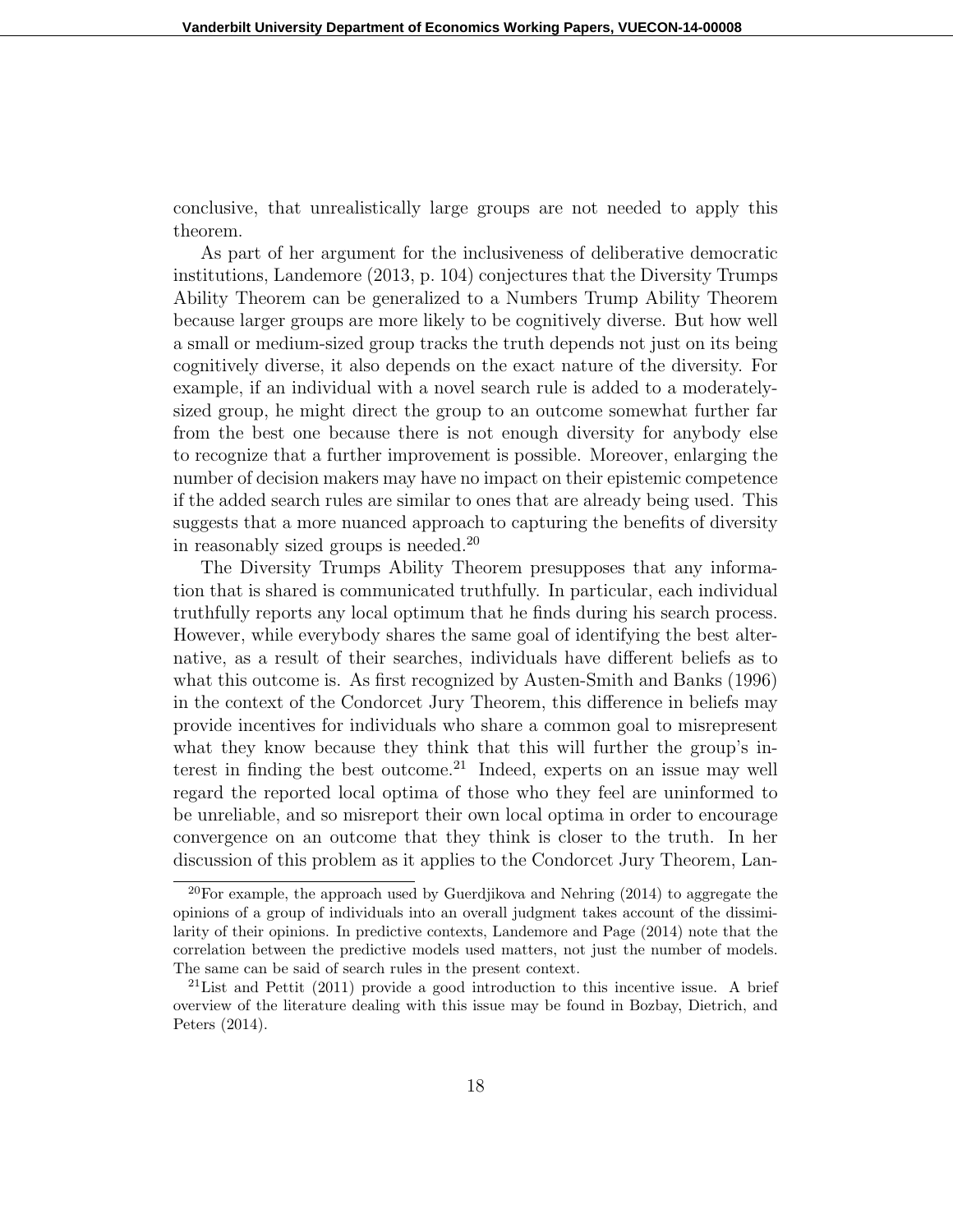demore (2013, p. 156) notes that strategic considerations play no significant role in large groups because in such settings any single individual has little influence on the outcome. But for realistic sizes of deliberative assemblies, this need not be the case. Nor need it be the case that a small group of like-minded individuals will refrain from jointly misrepresenting what they have learned so as to influence the outcome in a way that they think better serves the group's interests than telling the truth.

The idea that diversity can enhance the collective wisdom of a group is a powerful one. But, as I have argued, in binary choice situations, the formalization of this idea in the Diversity Trumps Ability Theorem provides no grounds for favouring diversity over expertise when the objective is to identify the best outcome according to some procedure-independent standard of goodness. I have also suggested that when there are more than two options to choose from, there are reasons to believe that the theorem's assumptions about the size of the group and the behaviour of its members may not be satisfied by the kinds of democratic assemblies that Landemore has in mind. As a consequence, care must be taken when applying the Diversity Trumps Ability Theorem to democratic institutions.

#### References

- Anderson, E., 2006. The epistemology of democracy. Episteme 3, 8–22.
- Austen-Smith, D., Banks, J. S., 1996. Information aggregation, rationality, and the Condorcet Jury Theorem. American Political Science Review 90, 34–45.
- Bozbay, I., Dietrich, F., Peters, H., 2014. Judgment aggregation in search for the truth. Games and Economic Behavior, forthcoming.
- Cohen, J., 1986. An epistemic conception of democracy. Ethics 97, 26–38.
- Estlund, D. M., 2008. Democratic Authority: A Philosophical Framework. Princeton University Press, Princeton, NJ.
- Guerdjikova, A., Nehring, K., 2014. Weighing experts, weighing sources: The diversity value, unpublished manuscript, Théma, Université de Cergy-Pontoise.
- Gunn, P., 2014. Democracy and epistocracy. Critical Review 26, 59–79.
- Hong, L., Page, S. E., 2004. Groups of diverse problem solvers can outperform groups of high-ability problem solvers. Proceedings of the National Academy of Sciences USA 101, 16385–16389.
- Landemore, H., 2013. Democratic Reason: Politics, Collective Intelligence,